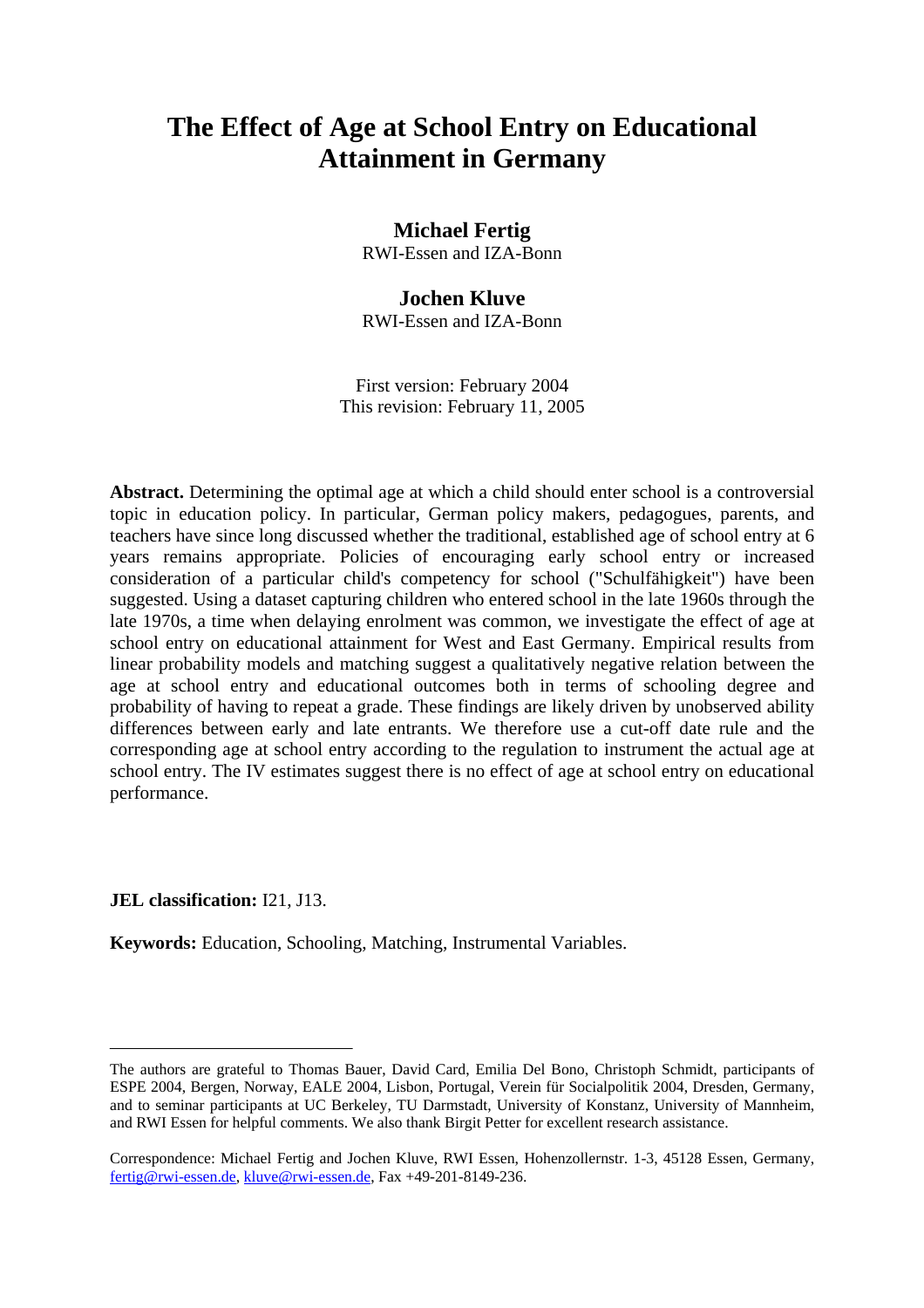## **1. Introduction**

Consider two traditional tests aimed at determining whether a child is mature enough to enter school. The "apple-or-coin-test" has its origin in the Middle Ages and goes as follows: A child who is not yet enrolled in school is given the choice between an apple and a coin. If the child chooses the apple, she has to remain in maternal custody. If the child chooses the coin instead, she is considered "worthy of instruction in knightly arts" (MEIERS 2002), i.e. she is considered mature enough to engage in formal education. A different test uses the "Philippinian Measure" ("Philippinermaß") to determine a particular child's maturity. The child has to reach over the head with her right arm to see whether she can seize her left earlobe. If so, then the child is considered mature enough for school (MEIERS 2002).

 While at first glance these two tests appear odd, they are in fact not at all absurd, but instead reflect certain notions about factors that determine a child's aptitude to be formally educated. The apple-or-coin-test intends to determine whether there has been any change in the child's attitudes towards the things surrounding her, i.e. whether she is able to distinguish between things aimed at satisfying immediate, essential desiderata, and things with a more secondary, abstract value. Choosing the coin instead of the apple then indicates a certain degree of mental development presumably being a requirement for education in school.

The second test clearly aims at determining whether the child is mature enough in terms of physical development, at an age when bodily proportions – in particular the size of the head relative to the rest of the body – change significantly. Whereas modern school enrolment tests in Germany – and presumably in other countries as well – are certainly much more refined in many regards, it has been pointed out that their capacity to correctly assess a particular child's "competency for school" ("Schulfähigkeit") frequently remains unclear (BARTH 1997, MEIERS 2002). This relates to the difficulty in judging whether mental or physical development should be given more relevance, and to what extent e.g. physical development, which is generally easier to measure, simultaneously serves as an indicator of mental development.

Most of us are familiar with an even coarser version of how readiness to enter school can be determined. This coarser version regards simply the "proper" age for a child to enter school, i.e. the idea that age serves as the single indicator for competency for school. This particular issue has since long been a controversial topic in education policy in Germany, and the discussion has involved everybody from politicians to pedagogues, psychologists, parents, and teachers (see e.g. SCHAVAN AND WENDT 2000). Traditionally, dating back to at least the  $17<sup>th</sup>$  century in Germany (RÜDIGER ET AL. 1976), there exists the notion that children are ready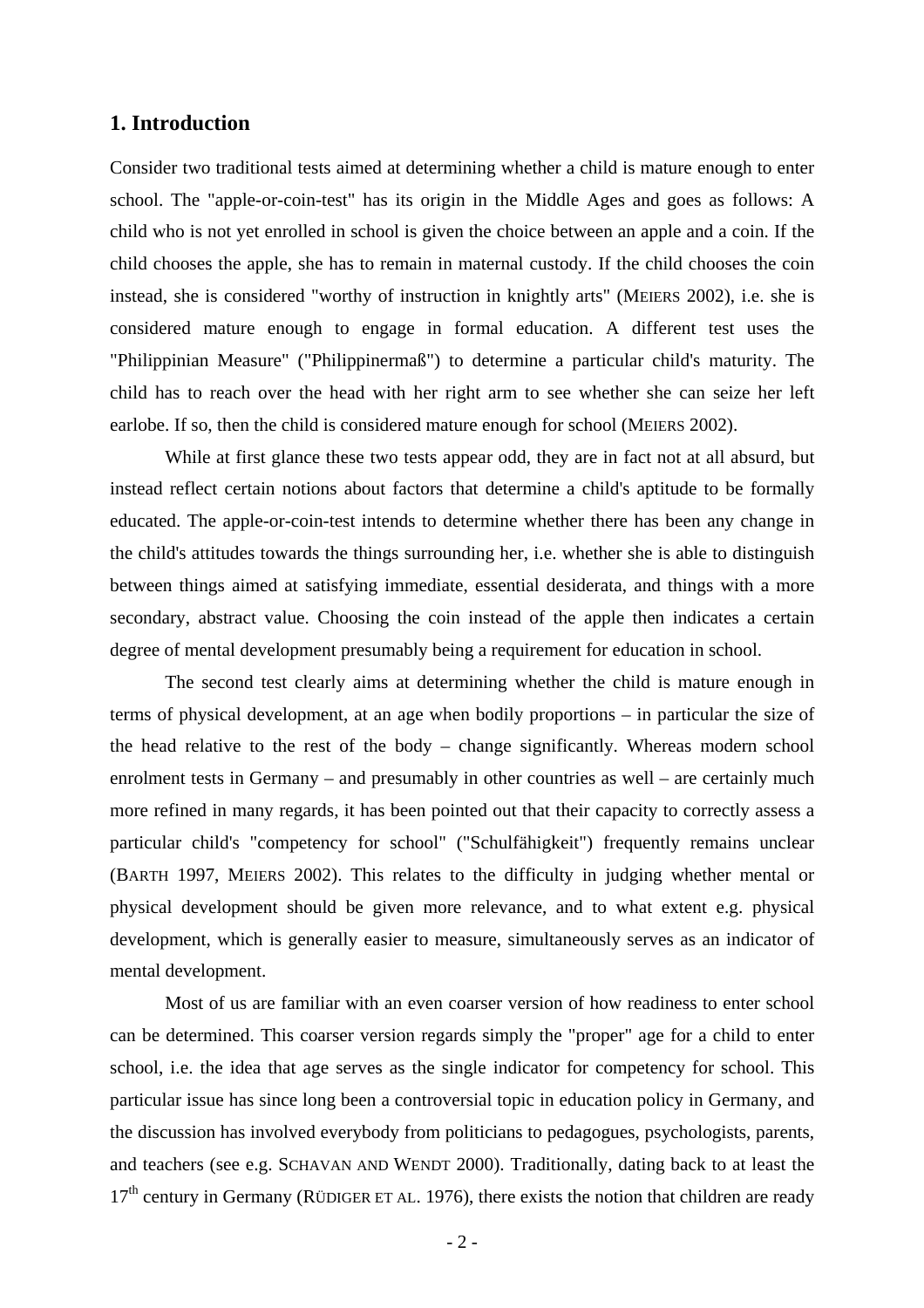for formal education around the age of 6. This notion is still reflected in current German schooling laws, which make school enrolment compulsory for children having reached that age. At the same time, German schooling laws allow for both early enrolment and deferment, where since the 1950s there has been a general tendency to increase the average age at school entry in (West) Germany (RÜDIGER ET AL. 1976). This has led to a current perception by the public of a "delayed" school entry (WENDT 2003), reinforcing the controversy regarding the appropriate age for school enrolment, in particular since negative results for the German schooling system from the PISA study have been suggested to be due, in part, to the comparatively high average age at school entry (6 years and 7 months in the mid-1990s).

The crux of the entire discussion, of course, must be the idea that it *does matter* at which age individuals start school, in terms of individual outcomes such as schooling and labor market performance, and therefore also in terms of societal outcomes such as aggregate human capital and aggregate labor market performance relative to other countries. In this regard, the importance of early childhood education, for instance, is well documented (see e.g. HECKMAN 2000, CURRIE 2001).

Why would we think that a 6-year old child, i.e. a child who is old enough to enter school according to the regulation, should rather wait another year and enroll at the age of 7? The rationale behind deferring a child in this way is the supposition that the deferment will prevent a child considered not mature enough to enroll from failure in school (usually expressed in having to repeat grades), which she would have experienced had she entered at the regular age<sup>1</sup>. In other words, children who enter school at an older age could be expected to be more successful in their educational careers than they (themselves) would have been if they had enrolled at a younger age. Some older studies in the educational psychology literature (reviewed in ANGRIST AND KRUEGER 1992) find evidence for this "conventional" view that older school entrants fare better, even though the empirical evidence generally stems from small samples of observations and age at school entry is treated as an exogenous variable. Arguing that the years of education that a child attains may be a more appropriate measure of academic success, ANGRIST AND KRUEGER (1992) examine the effect of age at school entry on the eventual years of schooling attained for the US. They identify this effect using exogenous variation in school starting age – coming from the quarter of the year in which a child is born – and school leaving age regulations. Their results suggest that older

1

 $<sup>1</sup>$  In Germany, this procedure is in line with a general objective of education policy to equalize students' early</sup> endowments when starting formal education (cf. also CURRIE 2001).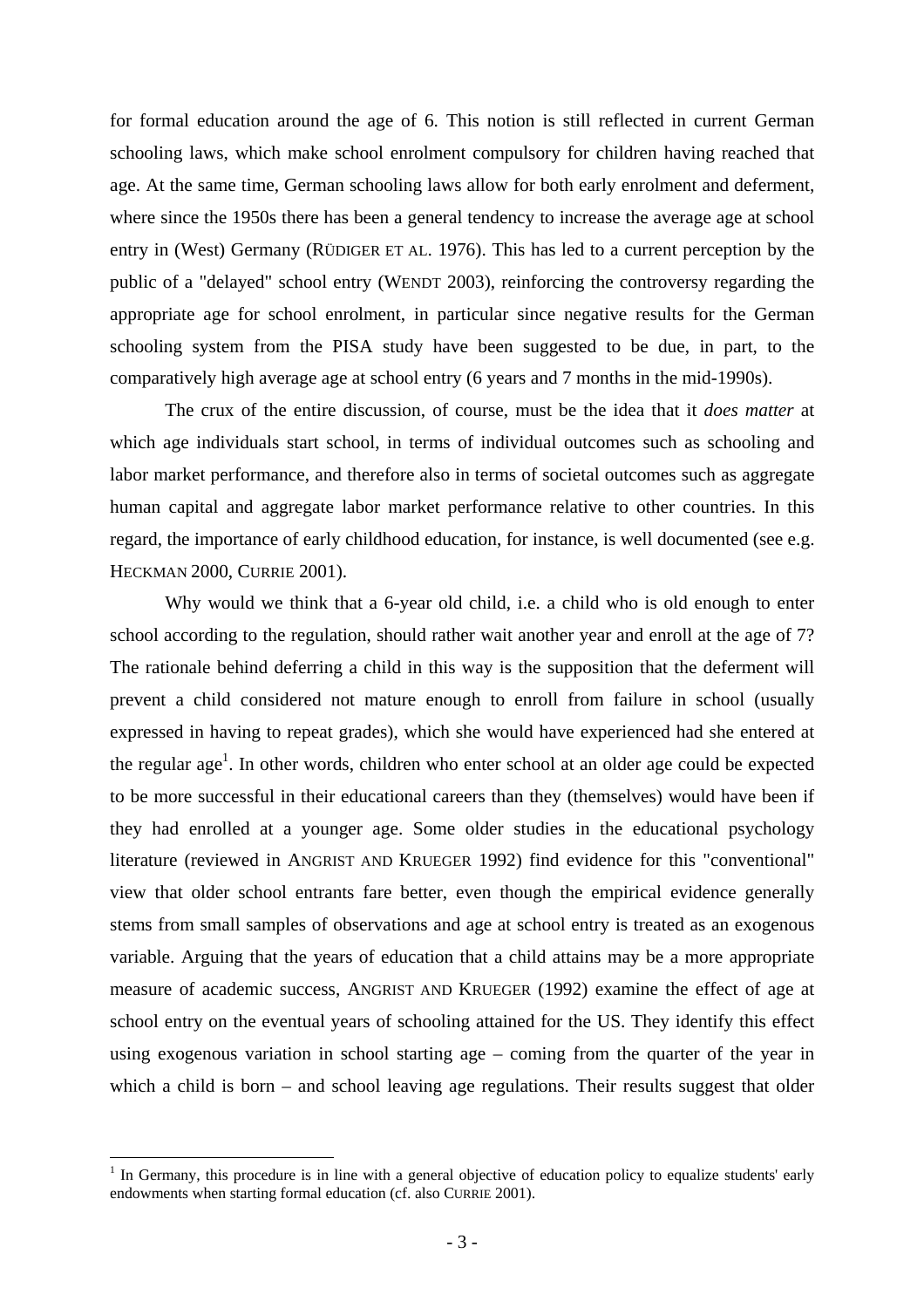entrants tend to attain slightly less education, implying that the case for an effect of school starting age on educational attainment is modest at best.

 The more recent empirical educational literature on the relation between age at school entry and educational performance (reviewed in FREDRIKSSON AND ÖCKERT 2004) finds no conclusive evidence. Some studies compare outcomes of children who entered school regularly, but who differ in birth dates within the year. These studies suggest that the youngest children in the class score slightly below their older peers, though the differences tend to be small and transitory. Some other studies compare outcomes of children with delayed entry to children who entered regularly, typically finding that deferred children perform less well than their same-age peers. FREDRIKSSON AND ÖCKERT (2004) suspect that these results may be misleading since they are likely driven by ability bias, i.e. children who are conjectured to display low educational performance are more likely to enter late. Our approach is similar to this type of study, although we intend to control for ability bias using three different identification strategies, in particular an instrumental variable approach.

This paper provides empirical evidence on the relation between the age at school entry and educational outcomes in Germany. It is written at a time of increased research effort by economists in investigating the effects of compulsory schooling laws, in particular school entry regulations, in various European countries (cf., for instance, DEL BONO AND GALINDO-RUEDA 2004, FREDRIKSSON AND ÖCKERT 2004, LEUVEN ET AL. 2004, STRØM 2003). Evidence from this research is mixed, though there is an indication for some countries that starting school at an older age might be beneficial for educational achievement (FREDRIKSSON AND ÖCKERT 2004 for Sweden, STRØM 2003 for Norway).

In our analysis we consider a sample of individuals who entered school between 1966 and 1980, and we therefore distinguish between East and West Germany, where the respective schooling laws were similar at the time, yet differed in some details. As treatment variables, we consider (a) the age at school entry in months as a continuous regressor, and (b) being deferred, i.e. enrolling at age 7 versus enrolling at age 6 as a binary regressor. Our outcome variables capture educational performance in terms of the probability of repeating a grade and the eventual schooling degree attained. We estimate linear probability models and implement a matching estimator. Both methods find a negative relation between the age at school entry and schooling performance, which we attribute to unobserved heterogeneity. We complement these results using an IV approach, instrumenting the actual age at school entry with the age at school entry according to the regulation, both for the continuous and the binary case. Our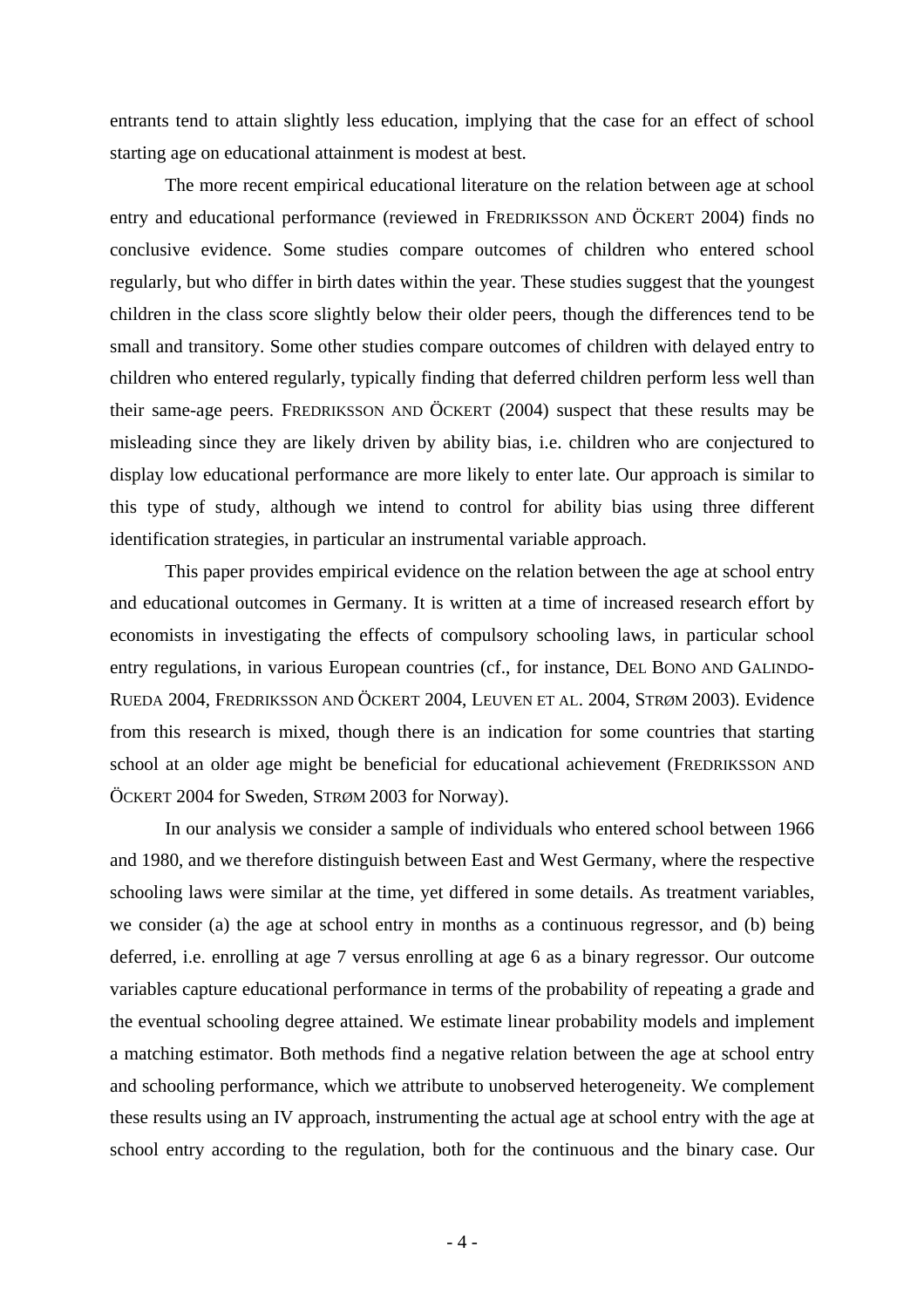findings indicate that there is essentially no effect of age at school entry on educational performance, neither in West nor in East Germany.

The paper is organized as follows. Section 2 discusses the historical context and the institutional background regarding school enrolment regulations in West and East Germany, as well as educational outcomes. Section 3 presents the data and estimation strategy. In section 4 we discuss the empirical results. Section 5 concludes.

## **2. Age at School Entry and Educational Attainment**

# *Historical context*<sup>2</sup>

Historically, the issue of school entry regulations emerges with the idea of a broad, though not yet compulsory, elementary education of all citizens in the German territorial states during the 15<sup>th</sup> and 16<sup>th</sup> century. In those days, entry regulations mostly consisted in general requests to the parents, to send their children to school once they start to act "rational". Some school regulations of the  $17<sup>th</sup>$  century already specify school entry ages of 6 years and 5 years, respectively. Even then the two main criteria for school entry are given – age and level of physical and mental development – and early writers (cf. COMENIUS 1633) recognize the need for individual flexibility in enrolment decisions. In fact, those children that actually go to school in those days start school between the ages of 5 and 7.

With the age of enlightenment begins the time of state-regulated schooling laws governing now mandatory education. This development calls for more precise entry rules, and indeed regulations increasingly exhibit specifications of the starting point and the duration of compulsory schooling. At the same time, the level of development of a child is largely equated with her age, simplifying enrolment rules and enabling the establishment of grades that bring together age groups. By the early  $19<sup>th</sup>$  century a general tendency to fix the school entry age at 6 years has emerged. Since then, the basic elements of German school entry regulations have been defined: School entry decisions are mainly based on age, while possibilities of deferment and early enrolment exist.

The Elementary Schooling Law ("Grundschulgesetz") of 1920 establishes mandatory attendance at public elementary schools for all children in Germany. In 1922 a cut-off date rule is implemented in Prussia, specifying that all children reaching the age of 6 years on or before June  $30<sup>th</sup>$  of a given year shall enroll in school during that year, where instruction begins on Easter. A corresponding law adopts this regulation in 1938

<sup>&</sup>lt;sup>2</sup> This overview is based on the detailed exposition in RÜDIGER ET AL. (1976).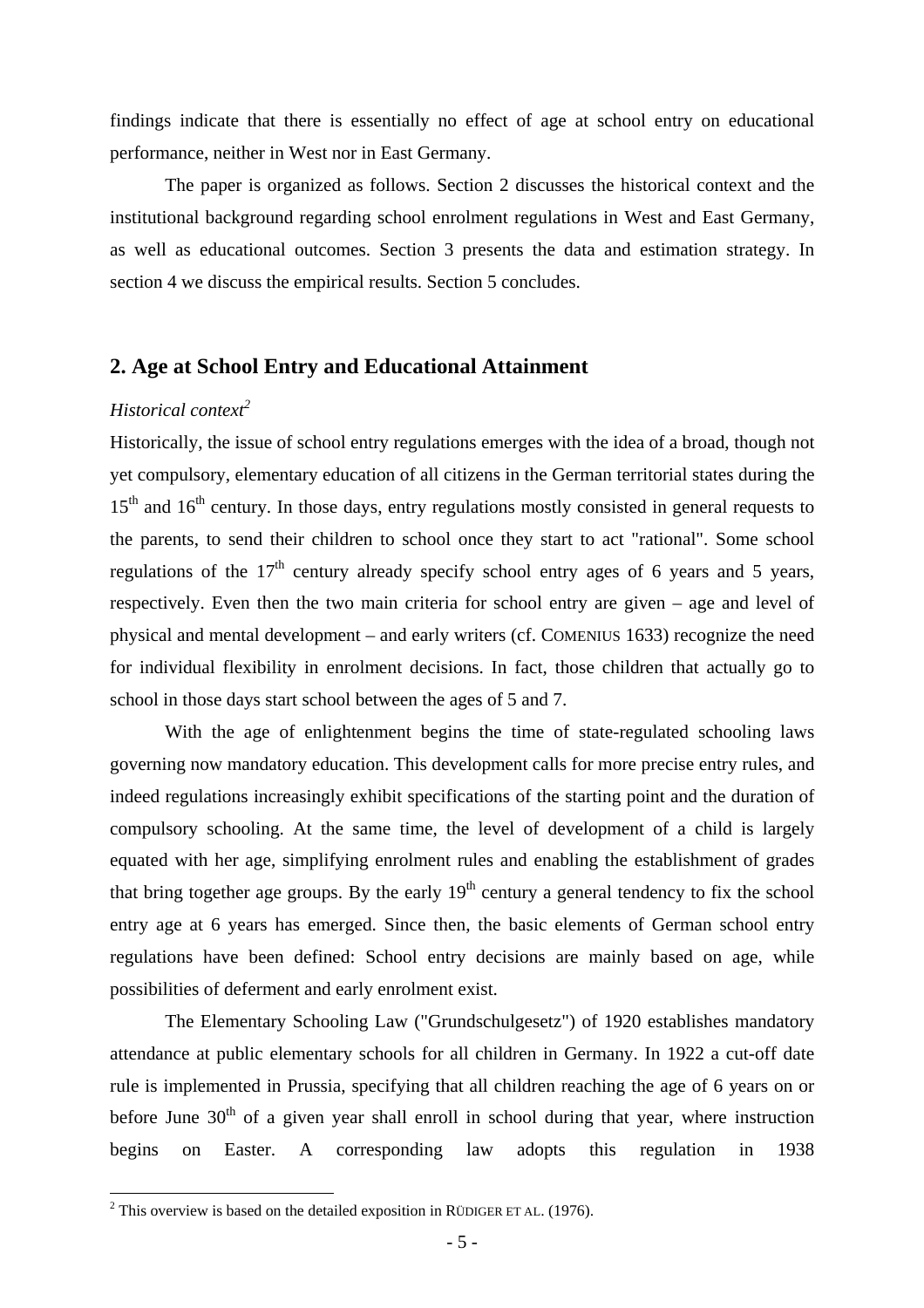("Reichsschulpflichtgesetz") and adds time limits for application for early enrolment of children displaying sufficient physical and mental maturity for school. The core features of this law constitute the basis of school entry regulations in Germany to date.

However, after 1945 the West German federal states (the "Länder") utilize their regained autonomy in cultural and educational matters to enact individual compulsory schooling laws, where these laws generally differ only in minor details. The following decades show a tendency to ever increase the average age at school entry, and an expanded practice of deferring children is supposed to add to their "additional maturing" and prevent grade repetition. In 1964, the prime ministers of the West German federal states agree on a uniform regulation specifying that school attendance becomes mandatory on August  $1<sup>st</sup>$  of a given year for all children who have reached 6 years of age by June  $30<sup>th</sup>$  of that year. Children who turn 6 between July  $1<sup>st</sup>$  and December  $31<sup>st</sup>$  of that year may enroll early given sufficient physical and mental maturity. Children having reached 6 years of age by June  $30<sup>th</sup>$  who are not considered mature enough for school may be deferred for one year. Being deferred does not reduce the 9-year duration of mandatory school attendance.

In East Germany, very similar regulations were enacted in 1965 as part of the law on the uniform socialist education system ("Gesetz über das einheitliche sozialistische Bildungssystem"). School attendance becomes mandatory on September  $1<sup>st</sup>$  of a given year for all children who have reached 6 years of age by May  $31<sup>st</sup>$  of that year. Both early enrolments and deferments are possible, but enrolment decisions are based on the notion that – rather than demanding a certain degree of competency for school at the start of instruction – a particular child's competency for school will develop during the first few weeks or months of school attendance. This is in line with a general tendency to keep deferment numbers low and encourage early enrolment in "unambiguous" cases (cf. RÜDIGER ET AL. 1976, p.32). Being deferred does not reduce the 10-year duration of mandatory school attendance.

#### *Institutional background during our sample period*

The sample we use contains children who entered school at some point in time during the period 1966-1980 (cf. section 3 for details on the data). First, this implies that – since these are pre-unification data – we will continue to distinguish between West and East Germany. Secondly, this implies that the school enrolment regulations outlined above (i.e. the school entry laws enacted in 1964 and 1965 for West and East Germany, respectively) constitute the relevant institutional background for our study.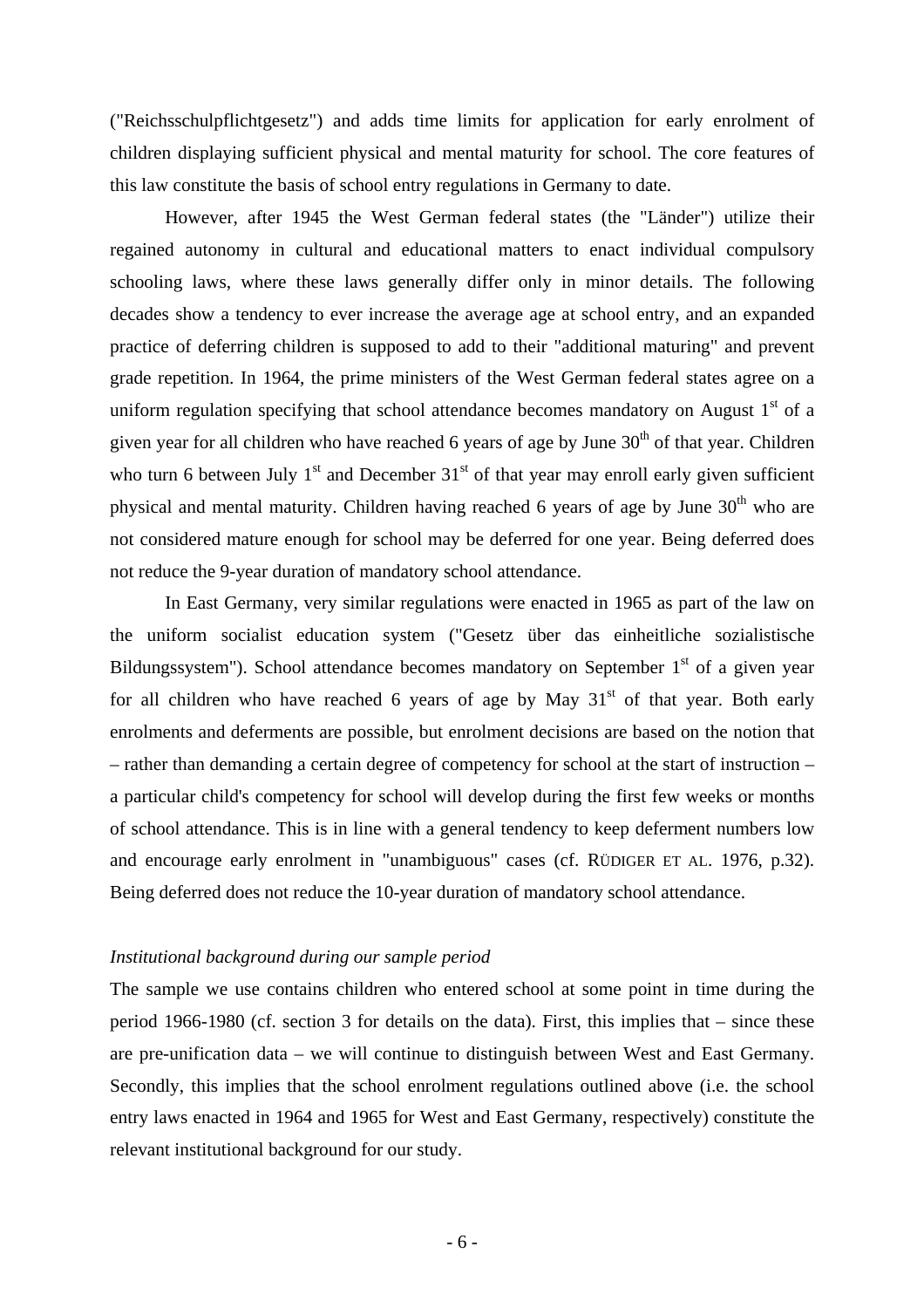In West Germany, the school year technically begins August  $1<sup>st</sup>$ , with instruction starting sometime in-between early August and mid-September, depending on the federal state. Cut-off date for determining enrolment is June  $30<sup>th</sup>$ , and for all children having reached 6 years of age on the specific June  $30<sup>th</sup>$  preceding the start of the school year, school enrolment becomes mandatory. Children born on July  $1<sup>st</sup>$  or after, but before the beginning of instruction, would be deferred according to the regulation, and would then enroll the subsequent year at the age of 7. Exceptions are possible: Children born before June  $30<sup>th</sup>$  who are not considered mature enough may be deferred, and children born after July  $1<sup>st</sup>$  who are considered mature enough may still enroll. Regulations on determining maturity, and hence enrolment and deferment decisions, are somewhat vague: in some cases parental application is sufficient, in some cases approval by the school and/or a public health officer is required, and sometimes decisions are based on a test. This leads to the fact that there is possible variation in enrolment practices over time and across federal states, and even between neighboring schools (cf. RÜDIGER ET AL. 1976, p.27).

The bottom line is that, in principle, the cut-off date rule is unambiguous and would create a natural experiment, since the cut-off date is an exogenous device that would allow comparing educational outcomes of students born in June (who enter at age 6) and students born in July (who enter at age 7) to estimate the causal effect of one additional year outside school on these outcomes. However, in practice various exceptions are possible, and we cannot observe for what reason (parental application, test result, school approval / denial) a child that should have enrolled was deferred, and vice versa.

As Table 1 shows for the West German individuals in our data, both types of exceptions (enrolment of the too young, deferment of the old enough) did occur frequently. The grey cells indicate those children of ages 6 and 7 who enrolled regularly. If the cut-off date rule had been complied with sharply, there would be no observations for "age at school entry=6 and month= July or August" (all of these would have been deferred) and for "age at school entry=7 and month=June, May, April, etc." (all of these would have enrolled at the age of 6). Still, a substantial change in the distribution of age at school entry between the birth months of June and July is clearly visible.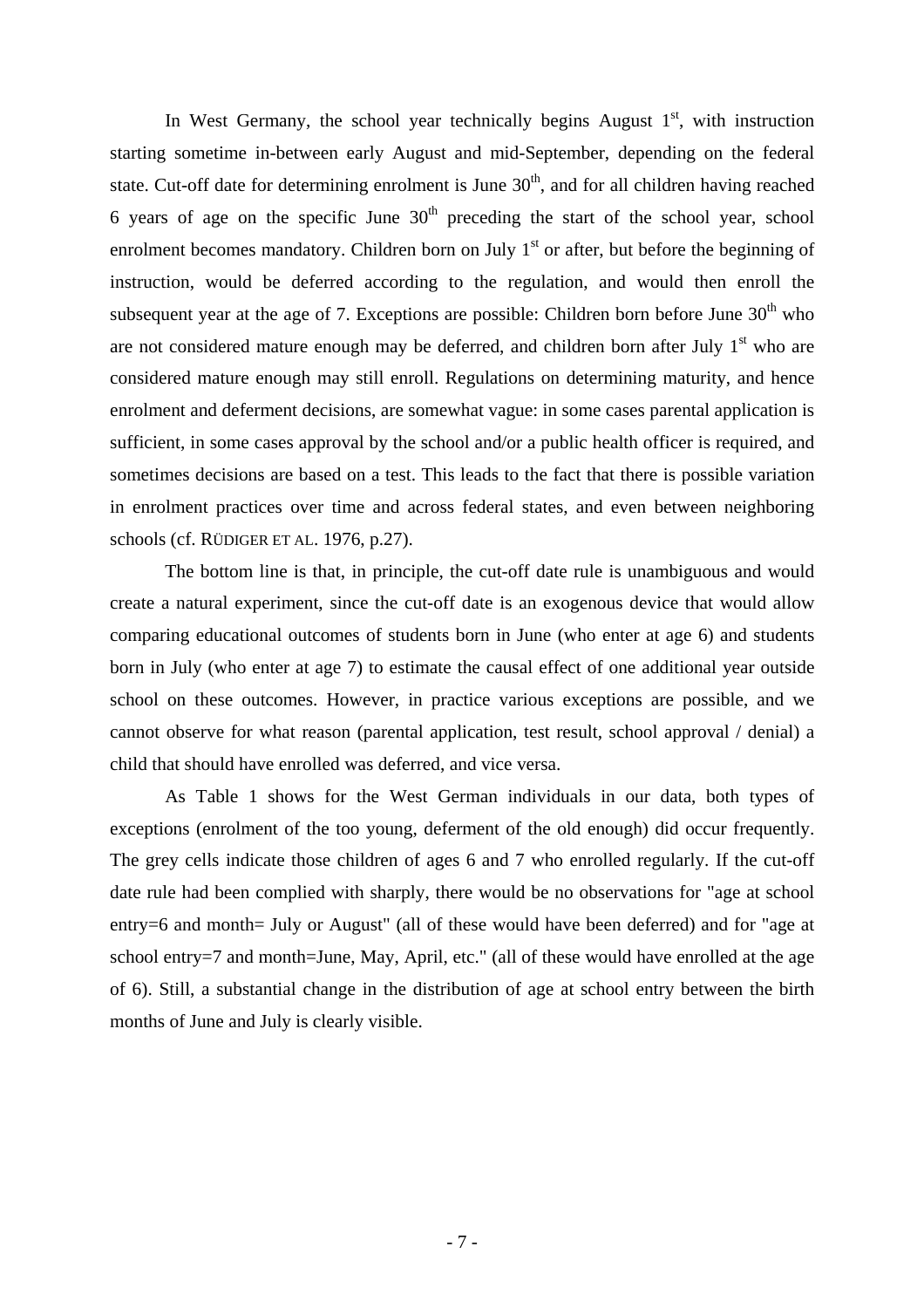|          |           |                | Age at school entry |     |                  |       |  |  |
|----------|-----------|----------------|---------------------|-----|------------------|-------|--|--|
|          |           | 5              | 6                   | 7   | 8                | Total |  |  |
|          | January   | $\overline{2}$ | 120                 | 20  | $\boldsymbol{0}$ | 142   |  |  |
|          | February  |                | 138                 | 20  | $\Omega$         | 159   |  |  |
|          | March     | $\overline{2}$ | 144                 | 26  | $\Omega$         | 172   |  |  |
|          | April     | $\theta$       | 151                 | 35  | $\theta$         | 186   |  |  |
| of birth | May       | $\overline{2}$ | 141                 | 30  | $\Omega$         | 173   |  |  |
|          | June      | $\theta$       | 122                 | 32  | $\theta$         | 154   |  |  |
|          | July      | 6              | 99                  | 60  |                  | 166   |  |  |
| Month    | August    | 10             | 90                  | 78  |                  | 179   |  |  |
|          | September | 15             | 75                  | 32  |                  | 123   |  |  |
|          | October   | 13             | 97                  | 44  | $\Omega$         | 154   |  |  |
|          | November  | 7              | 87                  | 28  | $\Omega$         | 122   |  |  |
|          | December  | 9              | 100                 | 30  |                  | 140   |  |  |
|          | Total     | 67             | 1,364               | 435 | 4                | 1,870 |  |  |

**Table 1: Age at School Entry and Month of Birth – West Germany** 

Table 2 reports the corresponding numbers for East Germany, where the cut-off date was May  $31<sup>st</sup>$  and school generally started on September  $1<sup>st</sup>$ , generating a three-month window for regular deferment (June, July, August), rather than the two-month window (July, August) in the West. In general, there appear to be fewer exceptions as regards early enrolment or deferment, and regulations were complied with to a larger extent than in the West. In particular, the change in the distribution of age at school entry from May to June is apparent.

| Table 2: Age at School Entry and Month of Birth - East Germany |  |  |
|----------------------------------------------------------------|--|--|
|----------------------------------------------------------------|--|--|

|                |           |                | Age at school entry |     |          |       |  |
|----------------|-----------|----------------|---------------------|-----|----------|-------|--|
|                |           | 5              | 6                   |     | 8        | Total |  |
|                | January   | $\theta$       | 67                  | 13  | $\Omega$ | 80    |  |
|                | February  |                | 73                  | 15  |          | 90    |  |
|                | March     | $\overline{0}$ | 65                  | 16  | 0        | 81    |  |
|                | April     | $\Omega$       | 73                  | 8   | $\Omega$ | 81    |  |
|                | May       | $\theta$       | 72                  | 15  | 0        | 87    |  |
|                | June      | $\Omega$       | 16                  | 66  | $\Omega$ | 82    |  |
|                | July      | $\theta$       | 12                  | 55  | $\Omega$ | 67    |  |
| Month of birth | August    | $\theta$       | 9                   | 68  |          | 78    |  |
|                | September | $\theta$       | 47                  | 28  | 0        | 75    |  |
|                | October   | $\theta$       | 46                  | 27  | $\Omega$ | 73    |  |
|                | November  | $\Omega$       | 43                  | 14  | $\Omega$ | 57    |  |
|                | December  | $\theta$       | 43                  | 18  |          | 62    |  |
|                | Total     |                | 566                 | 343 | 3        | 913   |  |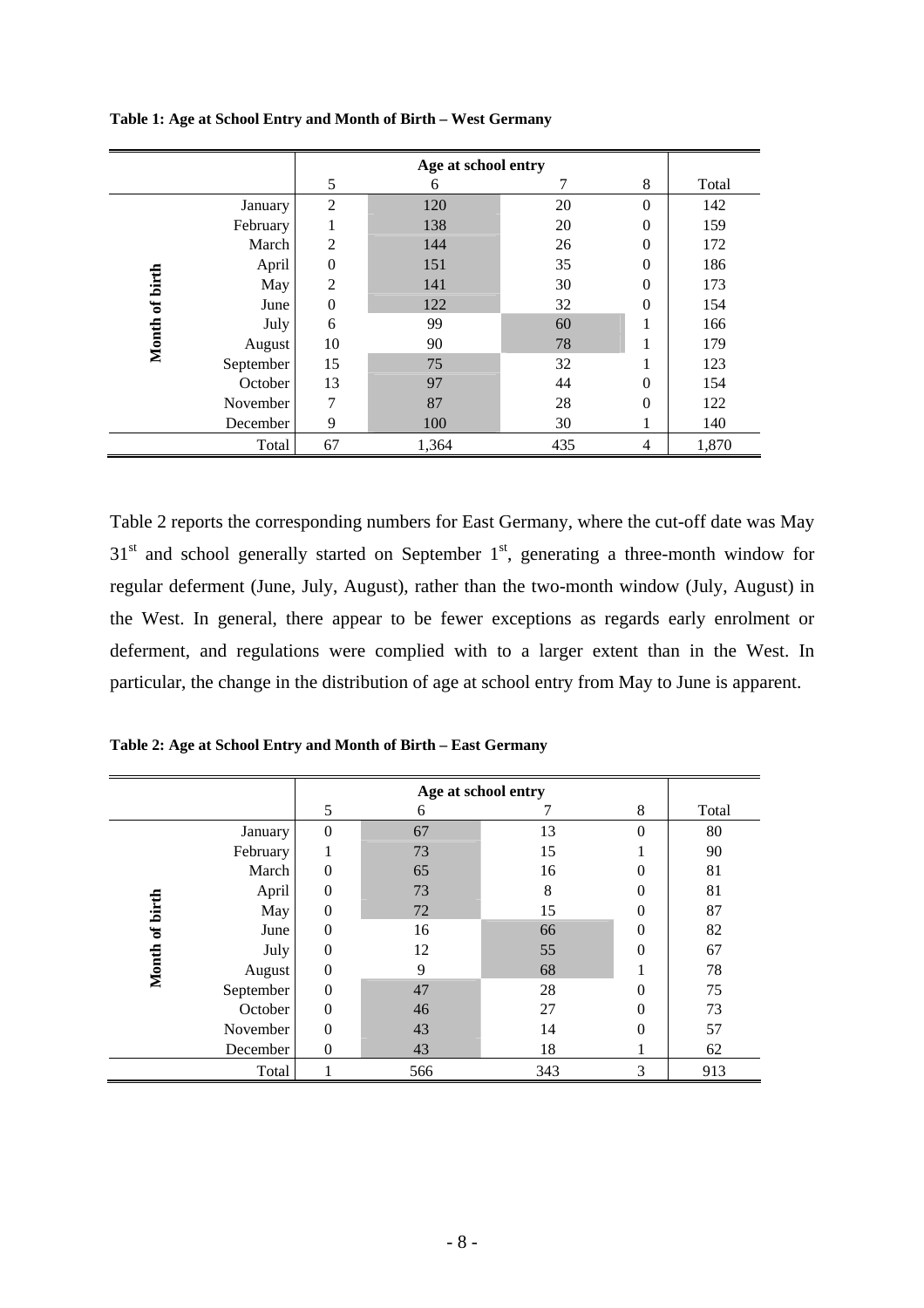#### *Educational Attainment*

Looking at the regulations governing school enrolment the question arises if there is any relation between the particular implementation of these rules and educational outcomes, i.e., specifically, if there is any effect of the age at school entry on educational attainment. This is of particular interest since the practice of deferment is expressly geared towards prevention of failure in school, where "failure" usually means having to repeat a grade. In other words, we would expect deferred children, i.e. those who enter at age 7, to attain better educational outcomes than they (themselves) would have attained if they had started school at age 6. This is precisely the counterfactual question we will try to answer.

We are able to consider two outcome measures capturing school achievement. First, as the more short-term outcome, we take into account whether a child has ever repeated a class. This is the outcome that is usually seen as directly connected with school enrolment decisions. Secondly, we focus on the schooling degree that a child attains, to capture long-term effects. Three categories of schooling degrees are considered: (i) Completed secondary degree or less, (ii) intermediary degree, and (iii) upper secondary or technical degree. For West Germany, these categories represent (i) "Hauptschule", i.e. 9 years of schooling, (ii) "Realschule", i.e. 10 years of schooling, and (iii) "Abitur", i.e. 13 years of schooling. For East Germany, since the duration of compulsory schooling is 10 years, the bottom category (i) captures drop-outs only, while (ii) represents "Polytechnische Oberschule", i.e. 10 years of schooling, and (iii) "Erweiterte Oberschule", i.e. 12 years of schooling.

### **3. Data and Empirical Strategy**

In our empirical application we utilize data from the *Young Adult Longitudinal Survey 1991- 1995/1996* ("Junge-Erwachsene-Längsschnitt*"*) conducted among 18-29 year old individuals in East and West Germany in 1991, 1993 and 1995/1996. This survey contains a large set of retrospective questions with the explicit aim to reveal information about the respondents' transition from childhood to adolescence and further on to (young) adulthood. In addition, the dataset provides standard socio-demographic characteristics on the respondent and some core characteristics for her parents. Information on the parent-child relationship is also included. The latter is a unique feature of this dataset and an advantage compared to competing datasets like the German Socio-Economic Panel.

Table A.1 in the appendix gives detailed descriptions of the variables we consider. As mentioned above, the two outcome measures of interest are (i) whether the individual has ever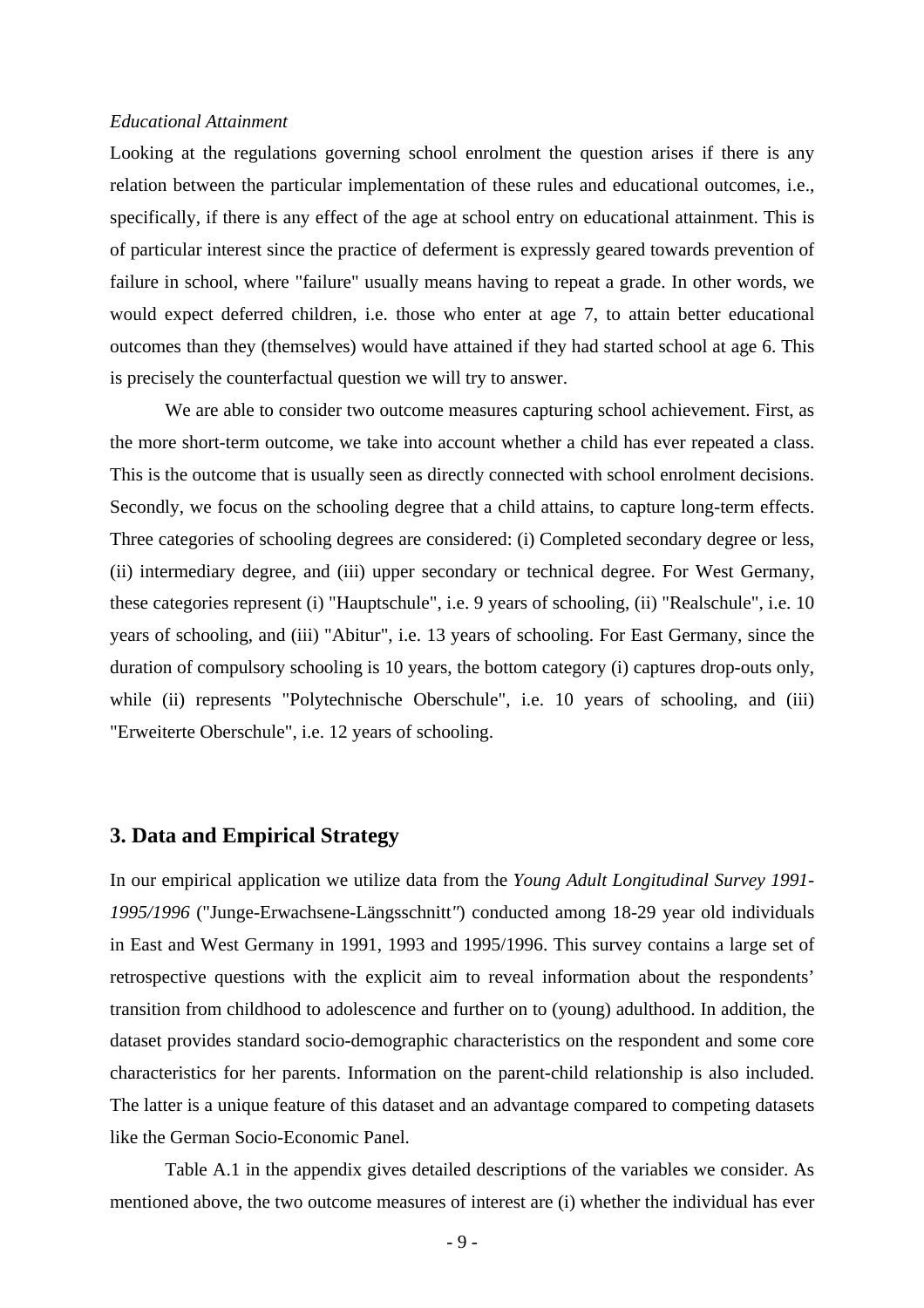repeated a class and (ii) the schooling degree the individual has attained. The three categories on the schooling degree are coded into two dummy variables. The first indicator takes on the value 1 if the individual holds a high schooling degree (completed upper level of secondary education allowing university entrance) and zero otherwise. The second dummy takes on the value 1 if the individual attained a low schooling degree (completed lower level of secondary education or no secondary education degree) and zero otherwise.

Our central variable of interest is the age at which an individual entered school. To provide a comprehensive analysis of the relationship between school entry age and the considered educational outcomes we implement two different models. In the first model, age at school entry is measured in months and utilized as a continuous regressor. In the second model, we explicitly address the practice of deferment and employ a dummy treatment model. In this model school entry age is captured by a binary variable which takes on the value 1 if an individual entered school at the age of 7, and zero for the age of 6. Those individuals who entered school at the age of 5 or 8 are dropped from the sample in this case.

Additionally, the data allow us to control for a set of variables characterizing the individual child, the parental background, and the parent-child relationship during early childhood. The latter is an especially important control variable, as it captures much of the unobserved parent-child interaction that might play a latent role in making deferment/enrolment decisions. Specifically we consider as individual characteristics gender, year of birth, religion, number of siblings (and its square), and an indicator for having contact to peers. Parental background is captured by mother's and father's education. The relationship between parents and child during childhood is expressed in the incidence of joint leisure activities, and parental attitudes towards their child (cf. Appendix Table A.1 for variable description).

Table A.2 in the Appendix presents summary statistics for all variables. Many of the variables display a similar distribution for West and East Germany. It is interesting to note, though, that there is much less incidence of grade repetition in East Germany. Also, the low average probability of attaining "low schooling" in the East reflects that this category captures drop-outs only, as outlined above. The same reasoning likely applies to the lower numbers of parents with low education in the East. As expected, most East Germans report no religious denomination, while this is the opposite for West Germans. Looking at our sample, the number of observations is relatively small compared to e.g. the administrative data available to researchers in Sweden (FREDRIKSSON AND ÖCKERT 2004), but our data have the advantage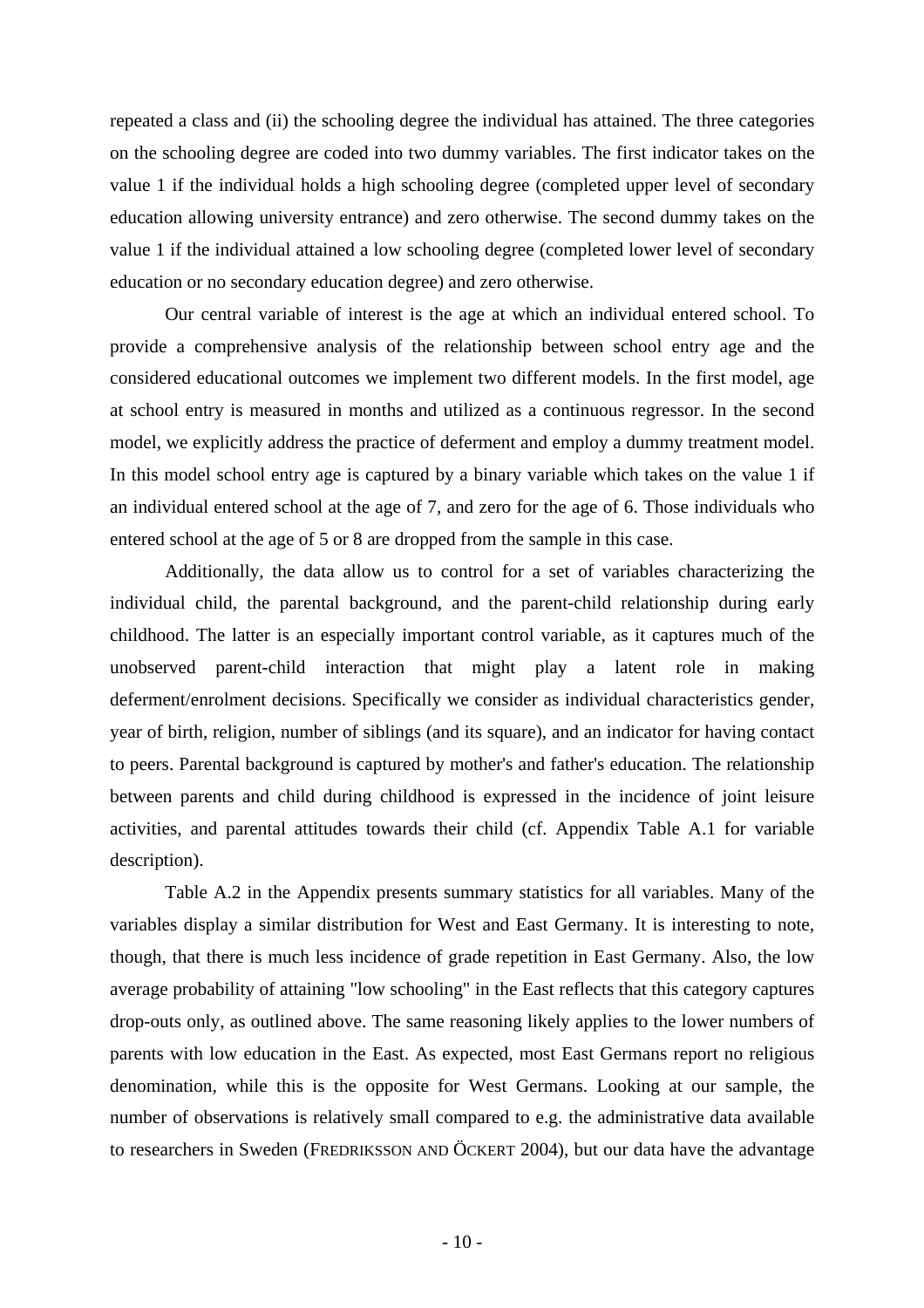that they contain direct information on the age at school entry, and we do not have to construct this from other data sources.

In principle, school entry regulations in both East and West generate a natural experiment. If the cut-off date had been strictly complied with, this administrative regulation would act as a quasi-randomization device and there would be no reason to expect that the composition of students entering school in a given year at age 6 is different from the composition of students entering it one year later at age 7. In fact, with respect to observable characteristics this seems to be the case. Tables 3 and 4 report the results from two models in which age at school entry is regressed on the set of observable covariates. The estimation results suggest that almost all observable characteristics do not exhibit an impact on age at school entry at conventional significance levels. For the case of West Germany (Table 3) the F-test on joint significance of all explanatory variables indicates that the model as a whole is not able to explain age at school entry significantly.

|                                                                                   | <b>Outcome: Actual School Entry</b><br><b>Age in Months</b> |         | <b>Outcome: Dummy for School</b><br><b>Entry at Age 7</b> |         |  |  |
|-----------------------------------------------------------------------------------|-------------------------------------------------------------|---------|-----------------------------------------------------------|---------|--|--|
|                                                                                   | Coefficient                                                 | t-value | Coefficient                                               | t-value |  |  |
| Female                                                                            | 0.1733                                                      | 0.56    | 0.0097                                                    | 0.47    |  |  |
| Number of Siblings                                                                | $-0.2090$                                                   | $-0.66$ | 0.0044                                                    | 0.21    |  |  |
| Number of Siblings Squared                                                        | 0.0254                                                      | 0.36    | $-0.0001$                                                 | $-0.02$ |  |  |
| Atheist                                                                           | $-0.0839$                                                   | $-0.16$ | 0.0429                                                    | 1.23    |  |  |
| Peers                                                                             | $-0.1830$                                                   | $-0.44$ | 0.0372                                                    | 1.32    |  |  |
| Father low education                                                              | $-0.3564$                                                   | $-0.83$ | $-0.0034$                                                 | $-0.12$ |  |  |
| Mother low education                                                              | 0.1253                                                      | 0.30    | $-0.0080$                                                 | $-0.28$ |  |  |
| Father high education                                                             | $-0.2213$                                                   | $-0.44$ | $-0.0138$                                                 | $-0.40$ |  |  |
| Mother high education                                                             | $-0.4074$                                                   | $-0.71$ | 0.0081                                                    | 0.20    |  |  |
| Joint activities with parents                                                     | $-0.6947$                                                   | $-1.98$ | $-0.0466$                                                 | $-1.96$ |  |  |
| Parental attitudes towards child                                                  | 0.1088                                                      | 0.35    | $-0.0206$                                                 | $-0.97$ |  |  |
| Year of birth                                                                     | $-0.0721$                                                   | $-1.51$ | $-0.0060$                                                 | $-1.86$ |  |  |
| Constant                                                                          | 85.0136                                                     | 25.59   | 0.6336                                                    | 2.82    |  |  |
| Number of observations                                                            |                                                             | 1,788   |                                                           | 1,718   |  |  |
| $F-Test1$                                                                         | 0.81                                                        |         | 1.08                                                      |         |  |  |
| Note: 1) F-Test on hypothesis that all coefficients except the constant are zero. |                                                             |         |                                                           |         |  |  |

**Table 3: School Entry – West Germany** 

In East Germany (Table 4) we observe a tendency for older cohorts to enter school at a younger age. However, only the model for age at school entry in months is significant at the 5% level, whereas all explanatory variables are jointly zero for the case of the dummy outcome model.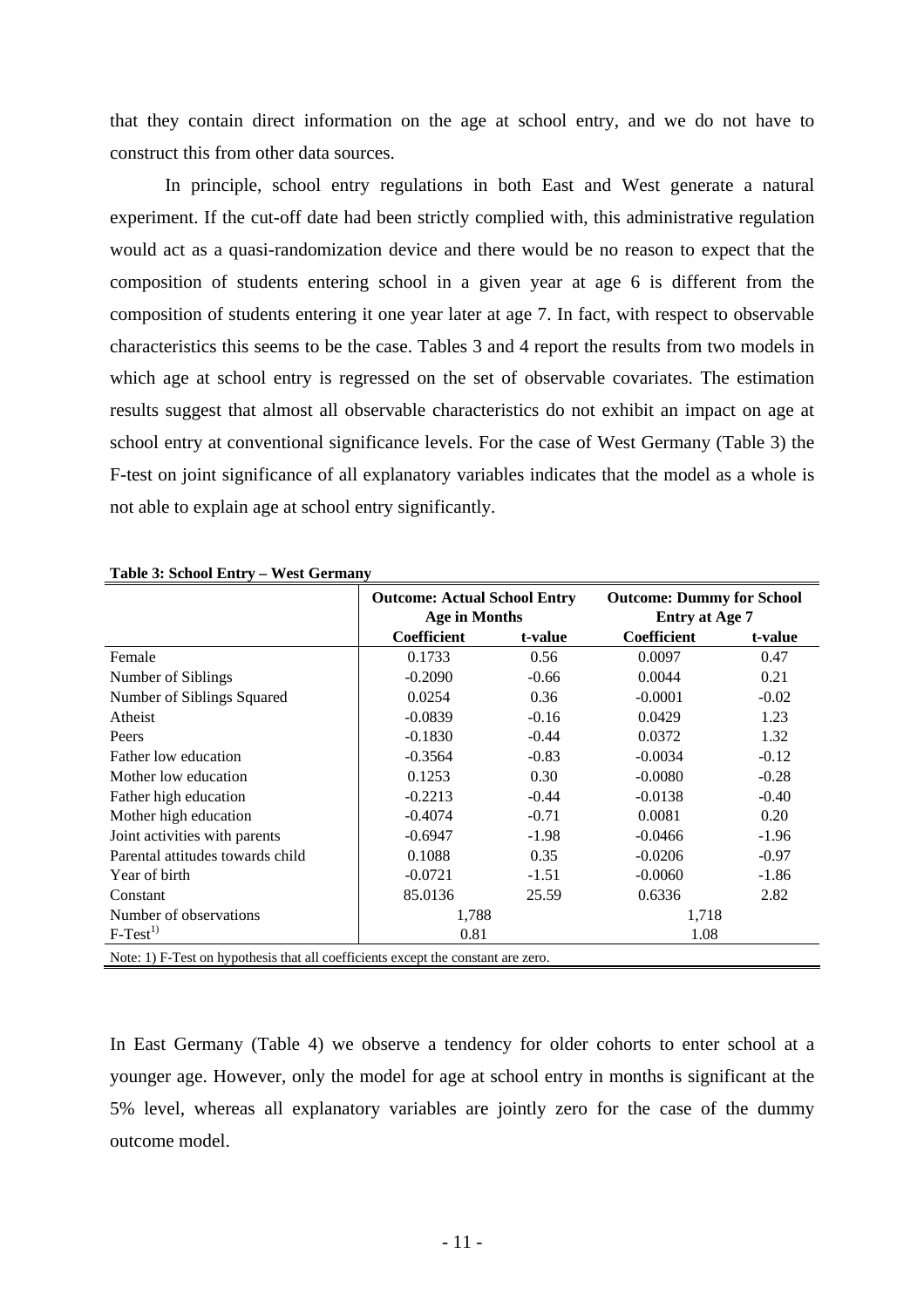|                                                                                                              | <b>Outcome: Actual School Entry</b> |         | <b>Outcome: Dummy for School</b> |         |  |  |
|--------------------------------------------------------------------------------------------------------------|-------------------------------------|---------|----------------------------------|---------|--|--|
|                                                                                                              | <b>Age in Months</b>                |         | <b>Entry at Age 7</b>            |         |  |  |
|                                                                                                              | <b>Coefficient</b>                  | t-value | <b>Coefficient</b>               | t-value |  |  |
| Female                                                                                                       | $-0.1541$                           | $-0.38$ | $-0.0478$                        | $-1.42$ |  |  |
| Number of Siblings                                                                                           | $-0.5342$                           | $-1.15$ | $-0.0019$                        | $-0.05$ |  |  |
| Number of Siblings Squared                                                                                   | 0.1259                              | 1.16    | $-0.0022$                        | $-0.24$ |  |  |
| Atheist                                                                                                      | $-0.9995$                           | $-1.97$ | $-0.0351$                        | $-0.83$ |  |  |
| Peers                                                                                                        | 0.3211                              | 0.65    | 0.0123                           | 0.30    |  |  |
| Father low education                                                                                         | $-0.1595$                           | $-0.29$ | 0.0113                           | 0.24    |  |  |
| Mother low education                                                                                         | 0.2414                              | 0.45    | $-0.0262$                        | $-0.58$ |  |  |
| Father high education                                                                                        | $-0.1850$                           | $-0.34$ | $-0.0061$                        | $-0.13$ |  |  |
| Mother high education                                                                                        | $-0.8268$                           | $-1.26$ | $-0.0962$                        | $-1.76$ |  |  |
| Joint activities with parents                                                                                | $-0.4048$                           | $-0.87$ | $-0.0168$                        | $-0.43$ |  |  |
| Parental attitudes towards child                                                                             | $-0.0157$                           | $-0.04$ | 0.0168                           | 0.47    |  |  |
| Year of birth                                                                                                | $-0.2031$                           | $-3.18$ | $-0.0113$                        | $-2.11$ |  |  |
| Constant                                                                                                     | 96.9564                             | 21.72   | 1.2148                           | 3.25    |  |  |
| Number of observations                                                                                       | 859                                 |         | 855                              |         |  |  |
| $F-Test1$                                                                                                    | $1.77*$                             |         | 1.01                             |         |  |  |
| Note: 1) F-Test on hypothesis that all coefficients except the constant are zero. * Significant at 5%-level. |                                     |         |                                  |         |  |  |

#### **Table 4: School Entry – East Germany**

However, it is anything but guaranteed that quasi-randomization also holds with respect to unobservable characteristics. Figures 1 and 2 indicate that in both parts of the country adherence to the cut-off-date regulation was not perfect, i.e. a considerable share of individuals entered school at an older age than they were supposed to, and vice versa. Thus, deferments and early enrollments were common during our sample period. In fact, compliance with the cut-off-date regulation was particularly weak in West Germany during the months determining regular deferment, July and August.



**Figure 1: Actual Age at School Entry vs. Age According to Regulation – West Germany**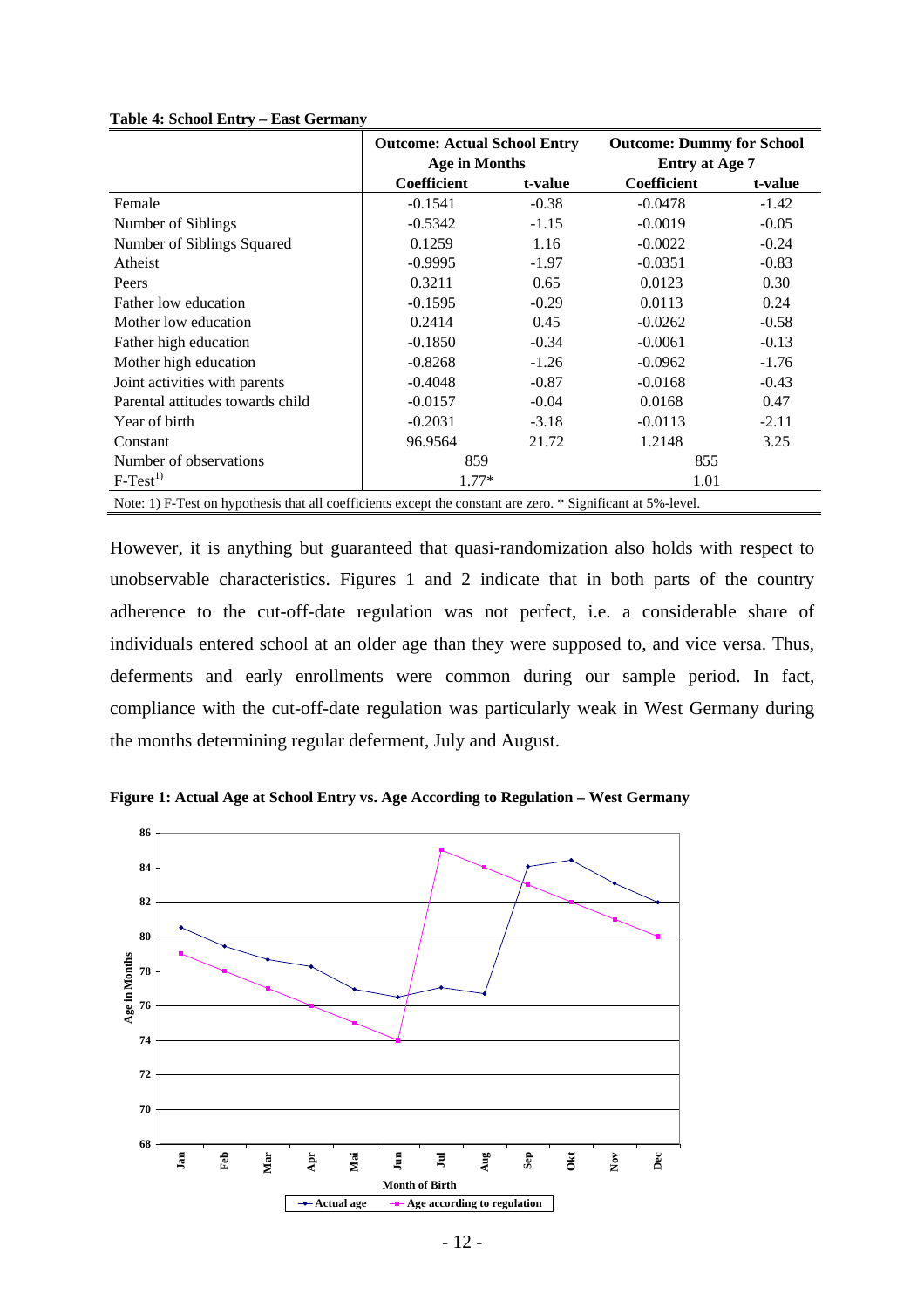

**Figure 2: Actual Age at School Entry vs. Age According to Regulation – East Germany** 

Since the reasons behind deferment and early enrollment decisions are unobservable in the data, and since practices varied over time and on the federal state and school levels, unobserved heterogeneity might be a severe problem. In particular, for children born around the cut-off-date parents could have applied for waiving of deferment or in favor of early enrollment. In consequence, e.g., for individuals who were born shortly after the cut-off-date and entered school at the age of seven one of the following three scenarios applies: (i) parents did not apply for waiving of deferment accidentally; (ii) parents did not apply for waiving of deferment because they considered their child as not mature/able enough for entering school; (iii) parents applied for waiving of deferment but this application was rejected. Thus, for those individuals who entered school at the age of seven because of scenarios (ii) or (iii), it is possible that they were lacking the ability to enter school at age 6.

On the other hand, for those individuals who entered school at a younger age than they were supposed to, it is likely that their ability was higher than that of their peers. Again, unobserved heterogeneity cannot be ruled out. In consequence, ignoring this issue might introduce a severe ability bias into estimation results.

In our empirical analysis we employ three different identification strategies to find an answer to the counterfactual question "What would have happened to those individuals entering school at a given age if they had entered school earlier (or later)?" The three identification strategies are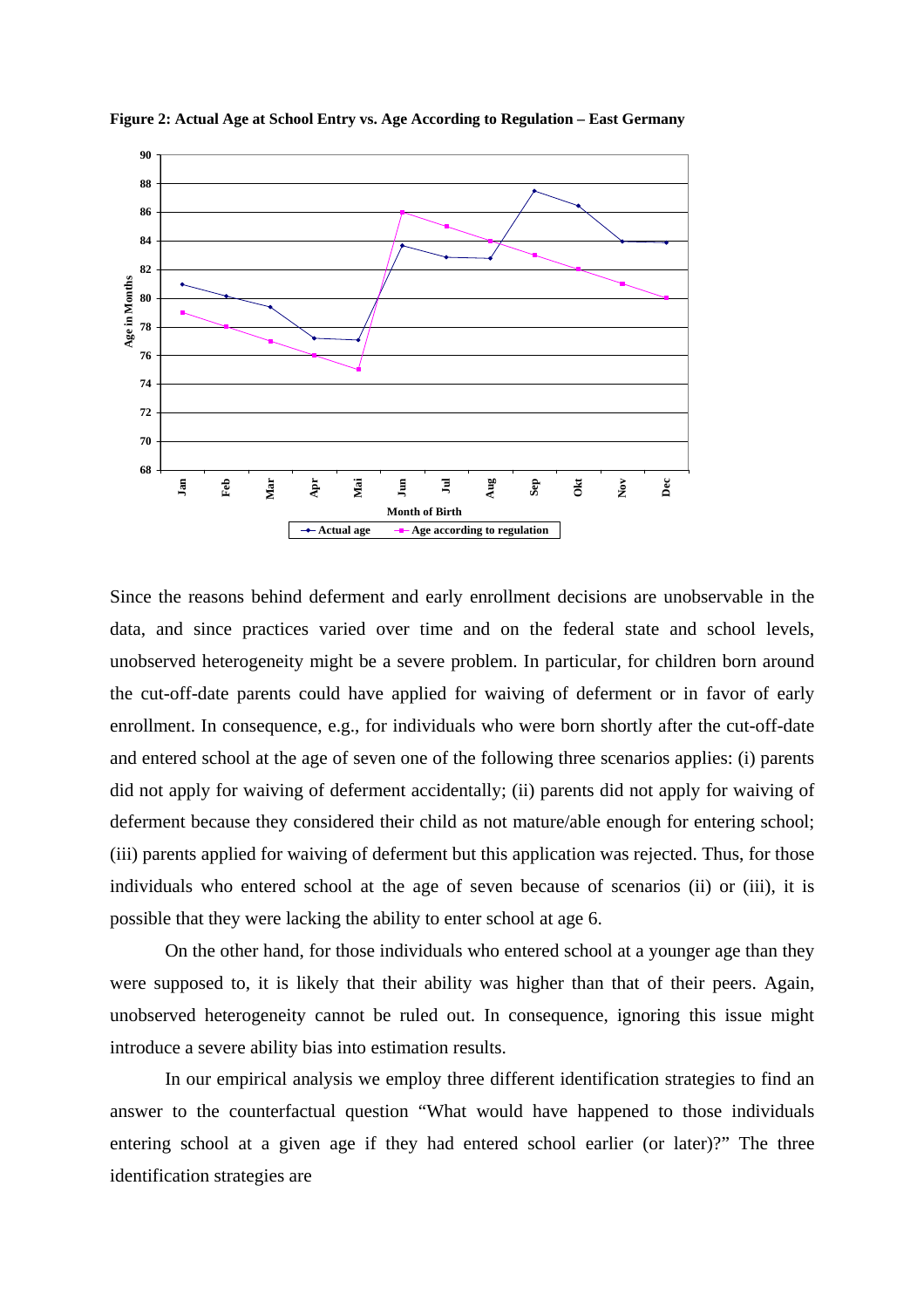- 1. Parametric approach: Linear probability model
- 2. Non-parametric approach: Matching on the propensity score
- 3. Instrumental variable approach

Clearly, these identification strategies vary in their potential to cope with unobserved heterogeneity. We will now discuss these strategies briefly.

## *Linear probability model<sup>3</sup>*

We begin our empirical investigation utilizing linear probability models to assess the relationship between age at school entry and educational outcomes. The central identification assumption of this approach is the exogeneity of all right-hand-side variables. This includes the assumption of no correlation between the explanatory variables and the error term. In the presence of unobserved heterogeneity this assumption is violated and estimates are biased. If those who entered school at an older age exhibit lower ability OLS estimates are biased downward.

## *Matching4*

 $\overline{a}$ 

Matching methods mimic a randomized experiment, with the aim of inferring a causal effect of some specific treatment on certain outcome variables. This essentially requires identification of the relevant counterfactual, i.e. what would have happened to the treatment group if it had not been exposed to treatment? Then the causal effect is given by the difference between the factual (=exposed to treatment) and counterfactual (=not exposed to treatment) outcomes, for the population receiving the treatment. In our context the outcomes of interest are (i) educational attainment in terms of schooling degree and (ii) incidence of repeating a class. Treatment is school entrance at the age of seven instead of at the age of six.

Thus, consider the following binary treatment: the child either being deferred and entering school late, or enrolling regularly at age 6. The variable  $D \in \{0,1\}$  indicates the treatment received, i.e.  $D = 1$  if the child enters school late,  $D = 0$  if the child enters school regularly at age 6, and we observe the treatment that a specific child is exposed to and the outcome associated with this treatment:

 $3$  In a previous version of the paper we utilized probit and ordered probit (for the categorical schooling outcome) models. The models yield essentially the same results as the LPMs here. We chose to use LPMs for consistency of the presentation. All results using (ordered) probit models are available from the authors.

<sup>&</sup>lt;sup>4</sup> Matching is applied to the dummy treatment model only.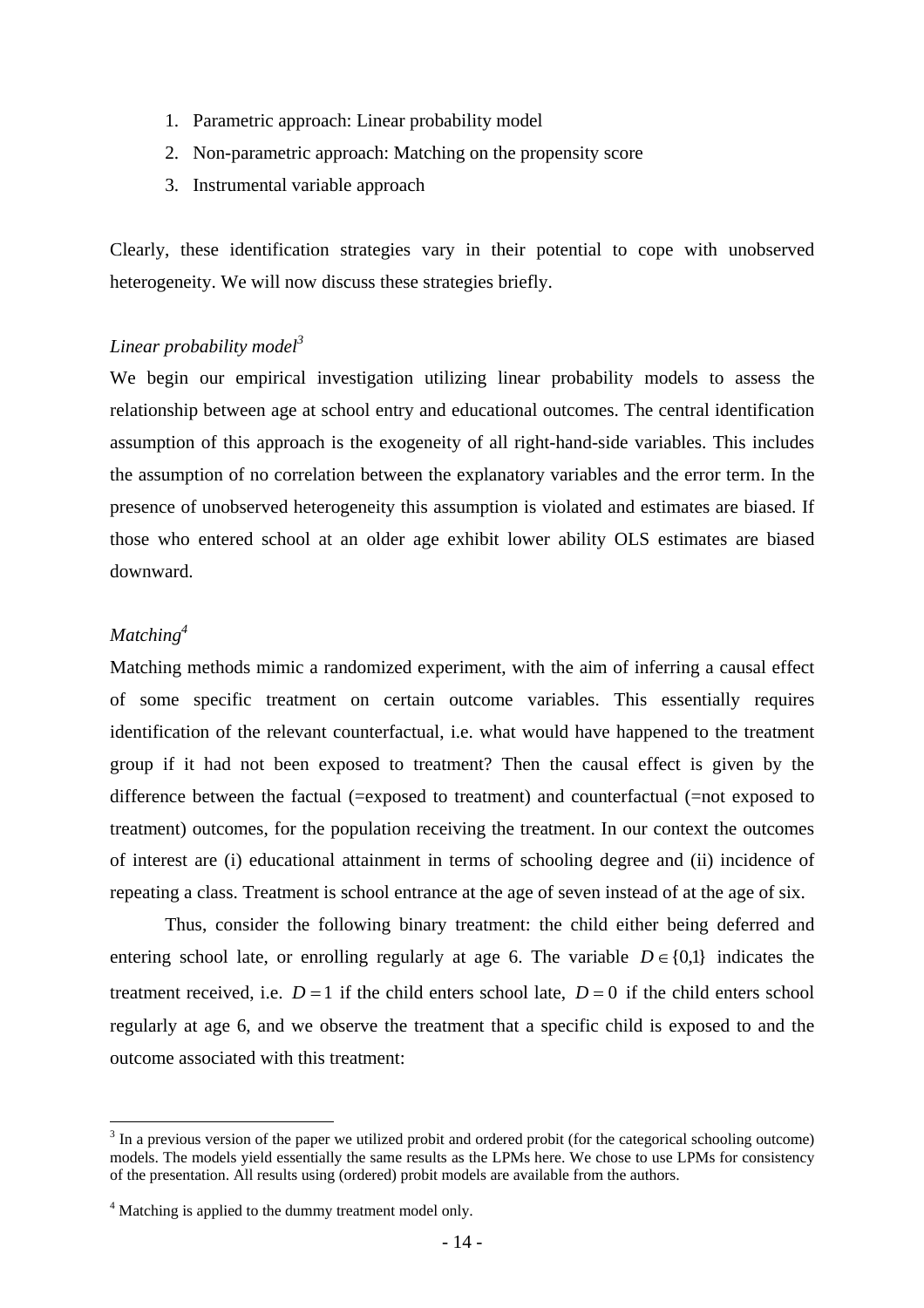$$
Y = Y_0 \quad \text{if } D = 0,
$$
  

$$
Y = Y_1 \quad \text{if } D = 1,
$$

where the variable *Y* captures post-treatment outcomes of the variable of interest, i.e. educational attainment expressed through schooling degree or incidence of repeating a class.<sup>5</sup> Thus, the unit level causal effect given by  $\Delta = Y_1 - Y_0$  is never directly observable. The essential conceptual point is that nonetheless each individual child has two possible outcomes associated with herself, where one realization of the outcome variable can actually be observed for each individual, and the other one is a counterfactual outcome.<sup>6</sup>

Since individual-level effects cannot be observed, the estimand of interest should be a measure that summarizes individual gains from treatment appropriately. Of specific interest is the average treatment effect for the treated population (ATET),

$$
E(\Delta | D = 1) = E(Y_1 - Y_0 | D = 1) = E(Y_1 | D = 1) - E(Y_0 | D = 1),
$$

where the expectations operator E(.) denotes population averages. Still, only the first of the population averages in the ATET parameter is identified from observable data, whereas the second one is not, since the outcome under no-treatment  $Y_0$  is not observed for treated children D=1. This is precisely the counterfactual of interest: What outcome would the treated units have realized if they had not been exposed to the treatment? Since treatment is not randomly assigned, it is necessary to consider a vector of observed pre-treatment variables, or covariates, X, in order to identify the counterfactual. As delineated above, in our application, X consists of covariates characterizing the child, the parents, and the parent-child relationship.

 Consider the following *identifying assumption*: The assignment mechanism D is independent of the potential outcomes  $(Y_0, Y_1)$  conditional on X. This conditional independence assumption is commonly referred to as *unconfoundedness* (Imbens 2000) or *strong ignorability* (Rosenbaum and Rubin 1983) and constitutes the counterpart to the exogeneity assumption in regression models. By the unconfoundedness assumption it is possible to replace the no-treatment outcome for the treated population with the no-treatment

<sup>&</sup>lt;sup>5</sup> To keep the notation simple there is no further distinction between Y indicating schooling degrees and Y indicating repeating a class at this point. The empirical analysis assesses effects on both outcomes.

<sup>&</sup>lt;sup>6</sup> This is the reason why this model for causal inference is frequently referred to as "Potential Outcome Model". Cf. Holland (1986) and Kluve (2003) for further discussion.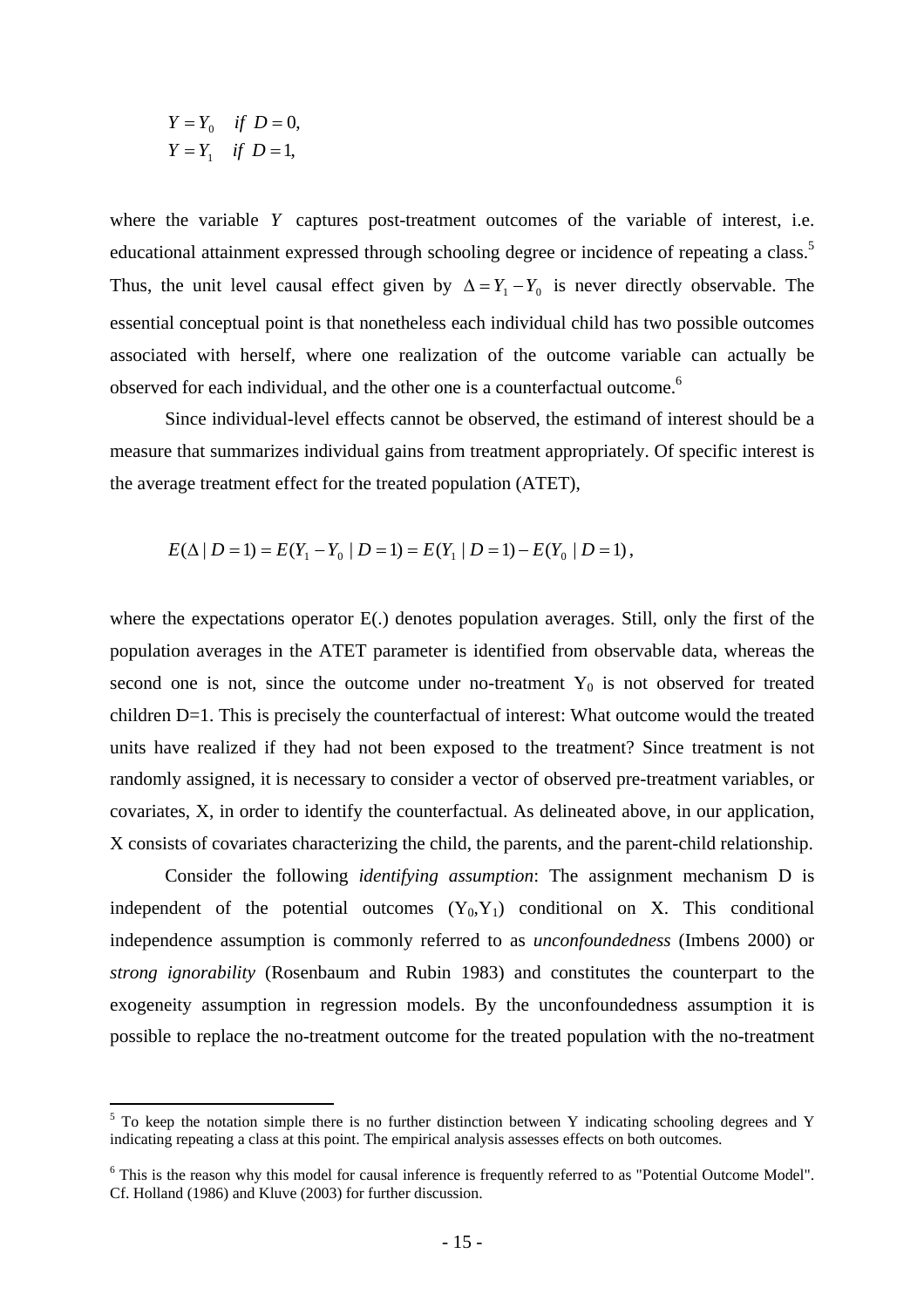outcome of the non-treated, i.e. comparison, population<sup>7</sup>:

$$
E(\Delta | X, D = 1) = E(Y_1 | X, D = 1) - E(Y_0 | X, D = 1)
$$
  
=  $E(Y_1 | X, D = 1) - E(Y_0 | X, D = 0)$ 

This covariate-adjusted ATET is identified from observable data. Instead of adjusting for the full vector X it is also possible to adjust for the propensity score, i.e. the conditional probability of receiving the treatment, given X (cf. Rosenbaum and Rubin 1983 and Rosenbaum 1995 for details).

Matching then proceeds as follows. We estimate propensity scores for full and core samples. Each observation from the treatment group is assigned as matches those observations from the pool of potential comparison observations that fall within a certain caliper distance (oversampling). The caliper is defined as the fraction 1/x of the standard deviation of the estimated score, and matching is performed for three different caliper distances (x=100, 200, 400). Matching proceeds with replacement. If in the oversampling technique two or more comparisons fall within the caliper, their outcomes are condensed into one single comparison outcome using the mean outcome of the multiple matches. The matching estimator for the average treatment effect for the treated population is thus given by

$$
\hat{\Delta} = \frac{1}{N_t} \sum_{t=1}^{N_t} \left[ Y_1(t) - \widetilde{Y}_0 \left( c \mid \hat{P}_c \in Cal(\hat{P}_t) \right) \right]
$$

where  $N_t$  denotes the number of treated children t,  $Y_1(t)$  is the outcome of the treated observation,  $\tilde{Y}_0(c | \cdot)$  is the mean outcome of matched comparisons whose estimated propensity score  $\hat{P}_c$  falls within the caliper of the estimated propensity score of the treated observation  $\hat{P}_t$ .

#### *Instrumental Variable Approach*

In a third step we implement an instrumental variable approach. In this endeavor, we instrument the actual age at school entry in months using the age (in months) at which an

 7 In fact, all that is required for identification of the ATET is *weak unconfoundedness* or *ignorability*, i.e. the assignment mechanism  $D$  is independent of the potential outcome  $Y_0$  conditional on X. Both assumptions, however, do not differ in substantive terms and it has been argued that it is difficult to conceive of settings where weak unconfoundedness holds and unconfoundedness does not (cf. Imbens 2000, Dehejia and Wahba 2002).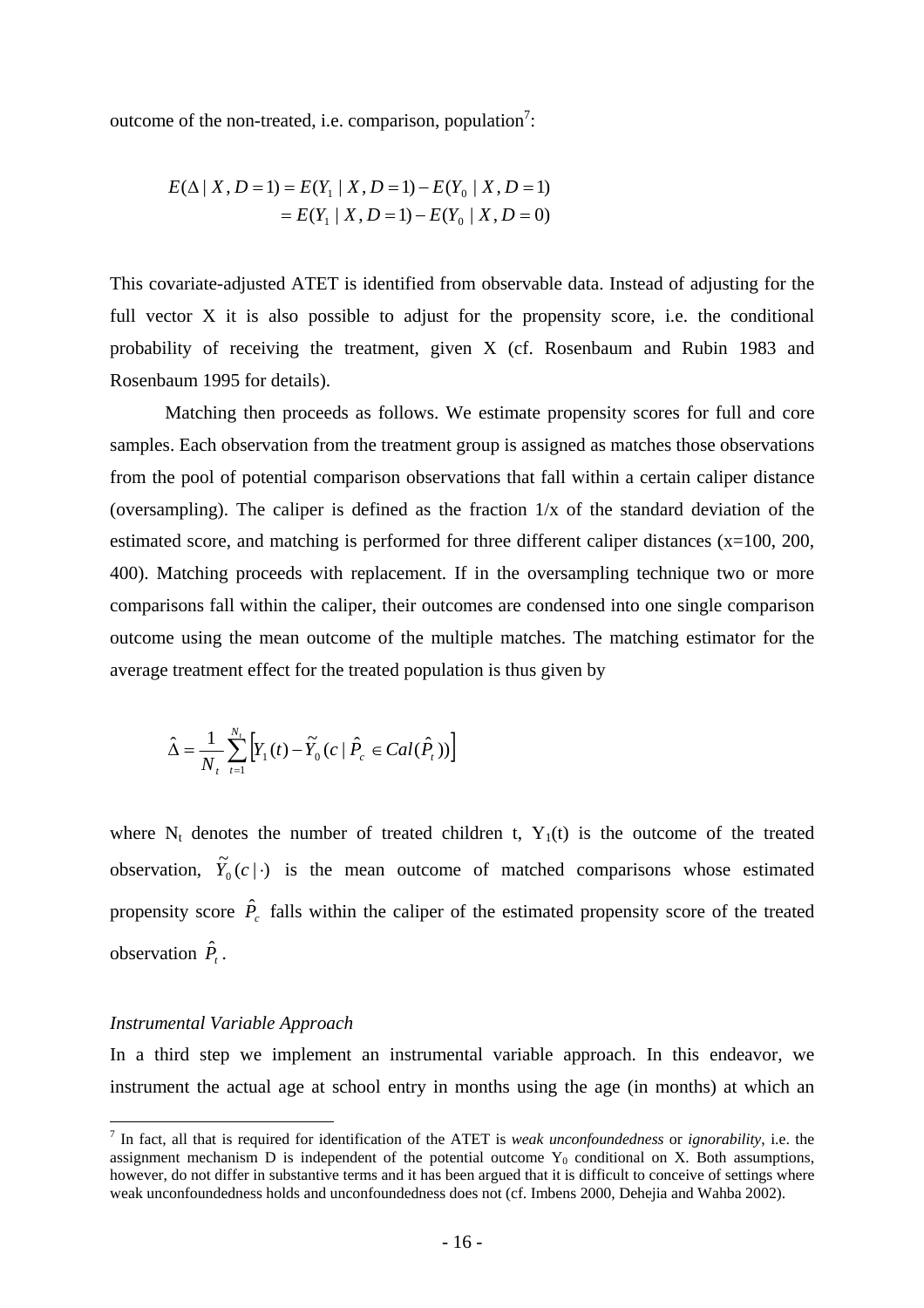individual should have entered school according to school entry regulations.<sup>8</sup> In the second model, in which entry age is modeled as a dummy variable for those entering school at the age of seven, the instrument is a dummy variable indicating whether an individual should have entered school at the age of seven according to school entry regulations. In other words, this indicator variable takes on the value of 1 if an individual is born in July/August (West Germany) or June/July/August (East Germany).

The IV approach is able to cope with unobserved heterogeneity and, thus, to deliver unbiased estimates if two criteria are met. First, the instrument has to be correlated with age at school entry. In the case at hand, this means that there has to be sufficient compliance to school entry regulations since our instrument is the age at school entry according to the regulations. From Figures 1 and 2 it becomes transparent that a considerable share of individuals in our data did indeed enter school at the age that they were supposed to. Furthermore, first-stage IV results (see Tables A.4 and A.5 in the Appendix) suggest that there is a strong correlation between the instrument and age at school entry.

The second criterion that has to be met for the instrument to be valid requires that it must not exert any direct impact on observed outcomes, i.e. it must not be correlated with students' unobserved ability. While – given the discussion above – it is very likely that the chosen instrument meets the first criterion, it is *a priori* not clear whether it also fulfills the second one. Naturally, it is not possible to test whether the instrument is uncorrelated with students' unobserved ability. In consequence, this choice is an identification assumption which has to be judged upon economic reasoning alone.

In the case at hand, the instrument stems from administrative regulations that were enacted in this exact form in 1964 and 1965 in West and East Germany, respectively, and that were left unchanged during our sample period. Hence, they can be perceived as truly exogenous as long as family planning does not react to them. In other words, the second criterion would likely be violated only if highly able parents have children with high ability and these parents plan the birth of their child so that it can enter school at the age of six. Apart from the fact that the exact planning of birth is anything but trivial, the possibility of waiving of deferment by parental application essentially exempts parents concerned about the age at which their child enters school from any planning endeavor.

1

<sup>&</sup>lt;sup>8</sup> FREDRIKSSON AND ÖCKERT (2004) implement a similar approach for Sweden.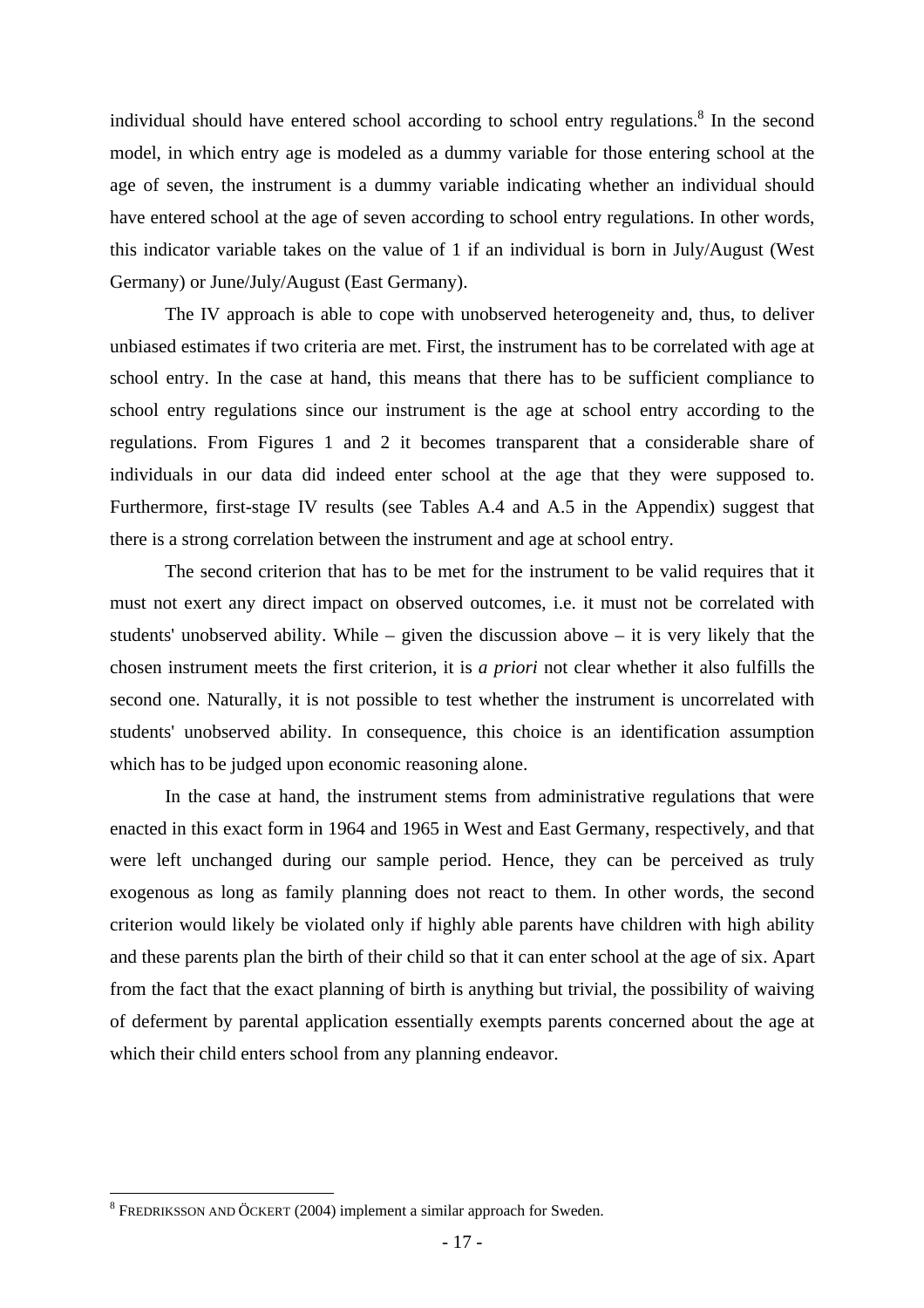## **4. Results**

This section presents estimation results from the three different identification strategies outlined in the last section: (i) linear probability models, (ii) matching on the propensity score, (iii) instrumental variable estimation. Due to the institutional differences (see section 2) and different patterns of compliance with school entry regulations we estimate separate models for West and East Germany.

#### *(i) Linear probability models*

Tables 6 and 7 present estimation results of the linear probability model for West and East Germany, respectively. The outcome "schooling degree" is a categorical variable with three categories (cf. details above, and Appendix Table A.1). Linear probability models are estimated for two binary outcome measures of "schooling degree"; a "High schooling degree" indicates attainment of an upper secondary or technical schooling degree  $(=1)$ , and 0 otherwise. A "low schooling degree" indicates attainment of only a completed secondary degree or less (=1), and 0 otherwise. The upper panels of Tables 6 and 7 report results for the first model including age at school entry as a continuous regressor. The bottom panels each report results for the dummy treatment model.

For both parts of the country, estimation results of the linear probability model indicate a negative association between age at school entry and educational outcomes. That is, an older age at school entry is associated with a higher probability to repeat a class, a lower probability to receive a high schooling degree in West Germany, and a higher probability to attain a low schooling degree or less in the Eastern part of the country, i.e. here to drop out of school. However, since the LPM does not take into account potential unobserved heterogeneity, the group of individuals entering late may contain individuals who differ systematically in unobserved characteristics (such as ability) from those who enter early. Hence, the possibility that these results are contaminated by ability bias cannot be ruled out.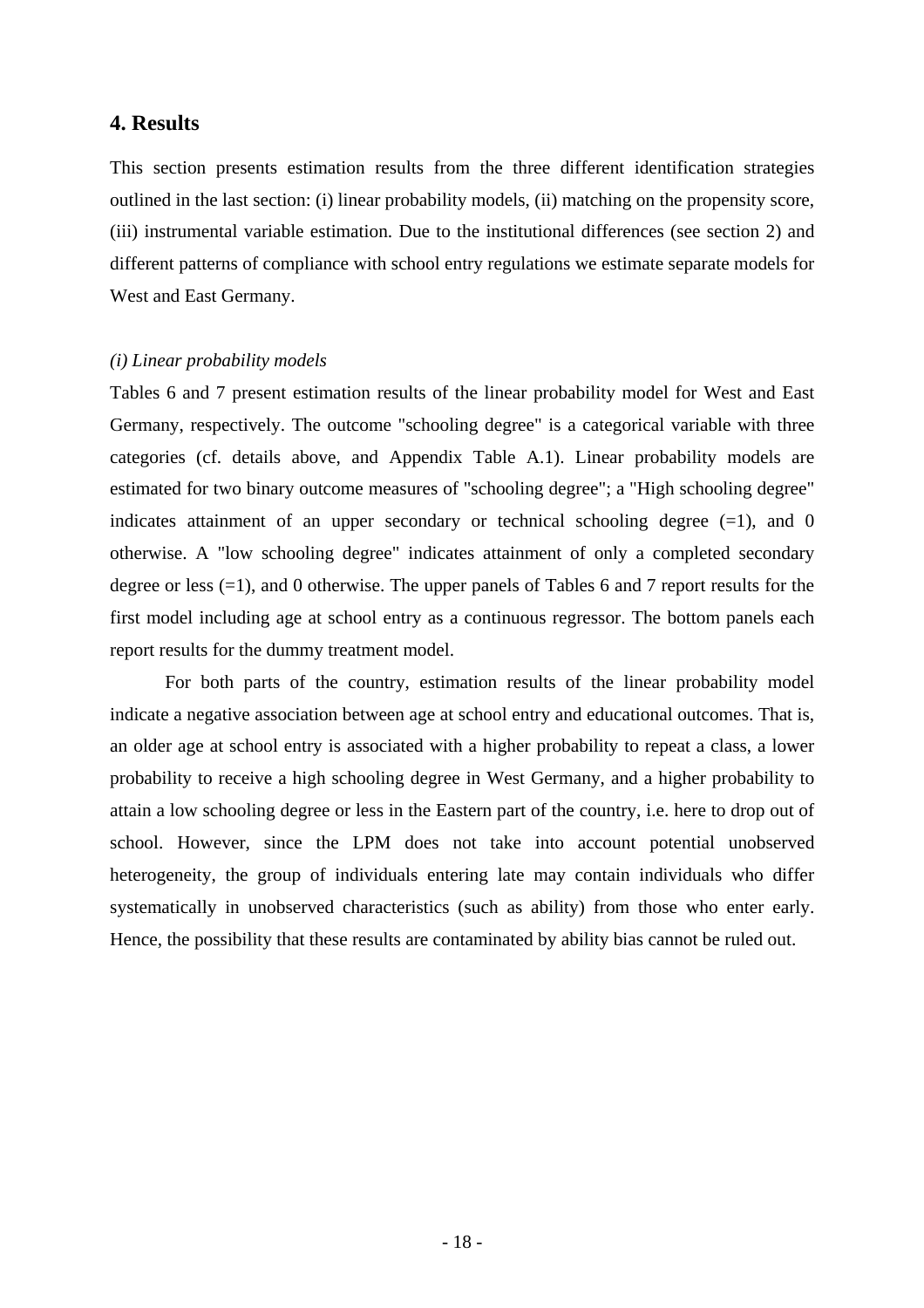|                                          | <b>Outcome:</b><br><b>Repeat Class</b> |         | <b>Outcome: High</b><br><b>Schooling</b> |         | <b>Outcome: Low</b><br><b>Schooling</b> |         |  |
|------------------------------------------|----------------------------------------|---------|------------------------------------------|---------|-----------------------------------------|---------|--|
|                                          | <b>Coefficient</b>                     | t-value | <b>Coefficient</b><br>t-value            |         | Coefficient<br>t-value                  |         |  |
| Actual age at school entry <sup>1)</sup> | 0.0025                                 | 1.74    | $-0.0037$                                | $-2.33$ | 0.0008                                  | 0.54    |  |
| Female                                   | $-0.0565$                              | $-3.04$ | $-0.0088$                                | $-0.43$ | $-0.1028$                               | $-5.11$ |  |
| Number of Siblings                       | 0.0251                                 | 1.31    | 0.0365                                   | 1.74    | $-0.0669$                               | $-3.22$ |  |
| Number of Siblings Squared               | $-0.0032$                              | $-0.76$ | $-0.0103$                                | $-2.24$ | 0.0180                                  | 3.95    |  |
| Atheist                                  | 0.1253                                 | 4.07    | $-0.0223$                                | $-0.66$ | $-0.0461$                               | $-1.38$ |  |
| Peers                                    | 0.0095                                 | 0.38    | $-0.0363$                                | $-1.32$ | $-0.0292$                               | $-1.07$ |  |
| Father low education                     | 0.0411                                 | 1.59    | $-0.1723$                                | $-6.09$ | 0.2240                                  | 7.99    |  |
| Mother low education                     | $-0.0764$                              | $-3.05$ | $-0.1004$                                | $-3.65$ | 0.1147                                  | 4.21    |  |
| Father high education                    | 0.0151                                 | 0.50    | 0.1915                                   | 5.75    | $-0.0307$                               | $-0.93$ |  |
| Mother high education                    | $-0.0040$                              | $-0.11$ | 0.1287                                   | 3.38    | $-0.0202$                               | $-0.53$ |  |
| Joint activities with parents            | 0.0029                                 | 0.14    | $-0.0030$                                | $-0.13$ | $-0.0459$                               | $-2.00$ |  |
| Parental attitudes towards child         | $-0.0535$                              | $-2.82$ | 0.0603                                   | 2.90    | $-0.0536$                               | $-2.60$ |  |
| Year of birth                            | 0.0067                                 | 2.32    | $-0.0073$                                | $-2.30$ | $-0.0028$                               | $-0.88$ |  |
| Constant                                 | $-0.4260$                              | $-1.81$ | 1.2095                                   | 4.71    | 0.4010                                  | 1.57    |  |
| Number of observations                   | 1,786                                  |         | 1.788                                    |         | 1.788                                   |         |  |
| $F-Test^{2)}$                            | 4.63                                   |         | 35.94                                    |         | 28.08                                   |         |  |
|                                          | <b>Outcome:</b>                        |         | <b>Outcome: High</b>                     |         | <b>Outcome: Low</b>                     |         |  |
|                                          | <b>Repeat Class</b>                    |         | <b>Schooling</b>                         |         | <b>Schooling</b>                        |         |  |
|                                          | <b>Coefficient</b>                     | t-value | Coefficient                              | t-value | Coefficient                             | t-value |  |
| School entry at age 7                    | 0.0622                                 | 2.84    | $-0.0609$                                | $-2.54$ | 0.0268                                  | 1.12    |  |
| Female                                   | $-0.0579$                              | $-3.07$ | $-0.0112$                                | $-0.54$ | $-0.0972$                               | $-4.69$ |  |
| Number of Siblings                       | 0.0164                                 | 0.85    | 0.0403                                   | 1.90    | $-0.0684$                               | $-3.22$ |  |
| Number of Siblings Squared               | $-0.0015$                              | $-0.35$ | $-0.0111$                                | $-2.40$ | 0.0183                                  | 3.95    |  |

|  |  |  |  | Table 6: Results of Linear Probability Model - West Germany |
|--|--|--|--|-------------------------------------------------------------|
|--|--|--|--|-------------------------------------------------------------|

| Number of Siblings                                                                                  | 0.0164    | 0.85    | 0.0403    | 1.90    | $-0.0684$ | $-3.22$ |
|-----------------------------------------------------------------------------------------------------|-----------|---------|-----------|---------|-----------|---------|
| Number of Siblings Squared                                                                          | $-0.0015$ | $-0.35$ | $-0.0111$ | $-2.40$ | 0.0183    | 3.95    |
| Atheist                                                                                             | 0.1194    | 3.77    | $-0.0325$ | $-0.94$ | $-0.0391$ | $-1.13$ |
| Peers                                                                                               | $-0.0029$ | $-0.11$ | $-0.0441$ | $-1.58$ | $-0.0259$ | $-0.93$ |
| Father low education                                                                                | 0.0404    | 1.54    | $-0.1752$ | $-6.11$ | 0.2310    | 8.03    |
| Mother low education                                                                                | $-0.0739$ | $-2.91$ | $-0.0965$ | $-3.47$ | 0.1131    | 4.06    |
| Father high education                                                                               | 0.0077    | 0.25    | 0.1991    | 5.87    | $-0.0245$ | $-0.72$ |
| Mother high education                                                                               | 0.0088    | 0.24    | 0.1158    | 2.95    | $-0.0249$ | $-0.63$ |
| Joint activities with parents                                                                       | 0.0081    | 0.38    | $-0.0074$ | $-0.32$ | $-0.0455$ | $-1.92$ |
| Parental attitudes towards child                                                                    | $-0.0507$ | $-2.63$ | 0.0613    | 2.90    | $-0.0508$ | $-2.40$ |
| Year of birth                                                                                       | 0.0069    | 2.37    | $-0.0060$ | $-1.87$ | $-0.0029$ | $-0.90$ |
| Constant                                                                                            | $-0.2458$ | $-1.21$ | 0.8501    | 3.80    | 0.4622    | 2.06    |
| Number of observations                                                                              | 1,716     |         | 1.718     |         | 1,718     |         |
| $F-Test^{2)}$                                                                                       | 4.74      |         | 34.36     |         | 26.55     |         |
| Note: 1) Age in months. 2) F-Test on hypothesis that all coefficients except the constant are zero. |           |         |           |         |           |         |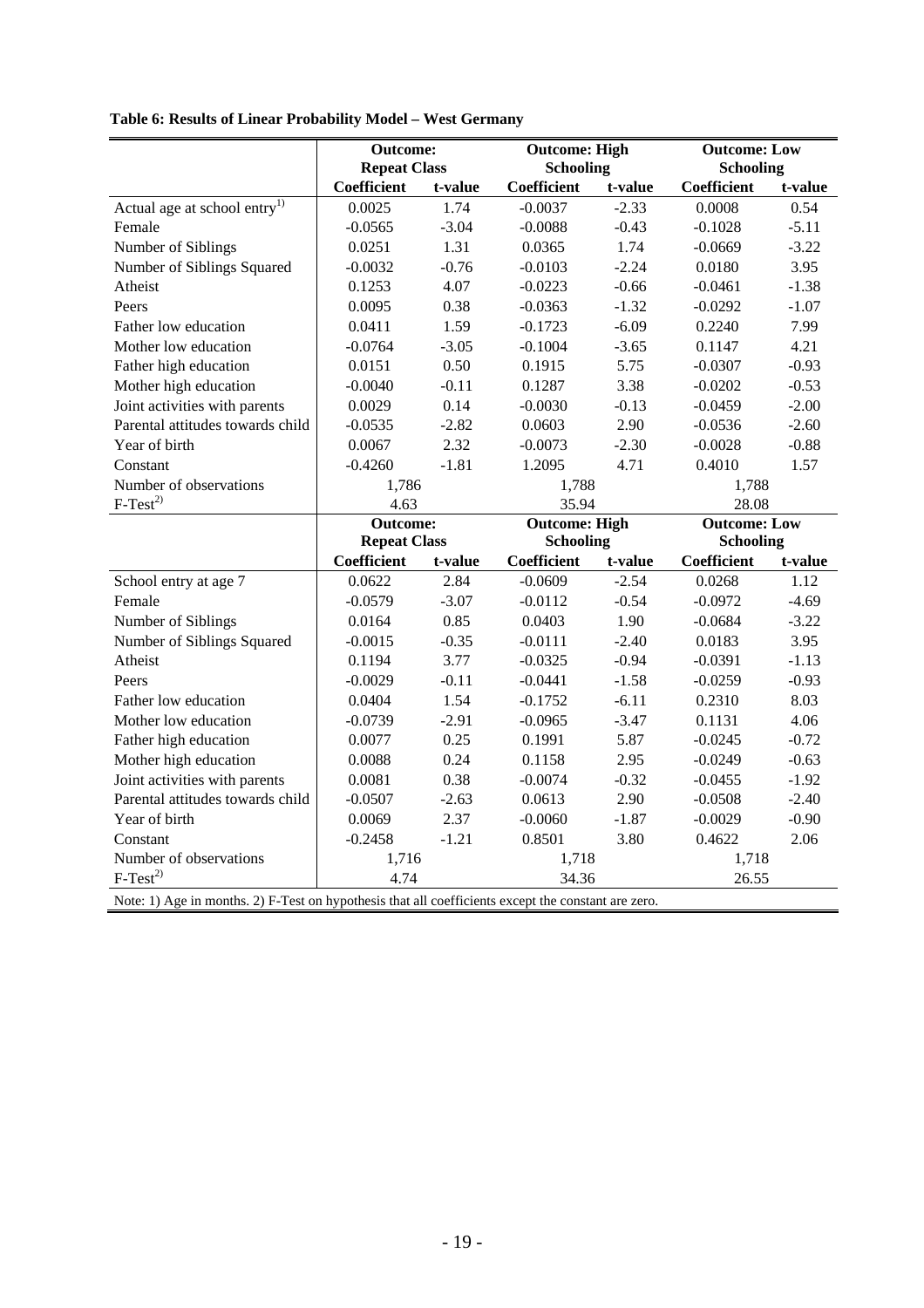|                                                                                                     |             |         | <b>Outcome: Repeat Class Outcome: High Schooling Outcome: Low Schooling</b> |         |             |         |
|-----------------------------------------------------------------------------------------------------|-------------|---------|-----------------------------------------------------------------------------|---------|-------------|---------|
|                                                                                                     | Coefficient | t-value | Coefficient                                                                 | t-value | Coefficient | t-value |
| Actual age at school entry <sup>1)</sup>                                                            | 0.0020      | 2.17    | $-0.0035$                                                                   | $-1.45$ | 0.0043      | 3.11    |
| Female                                                                                              | 0.0058      | 0.54    | 0.0263                                                                      | 0.93    | $-0.0305$   | $-1.87$ |
| Number of Siblings                                                                                  | 0.0265      | 2.14    | $-0.0048$                                                                   | $-0.15$ | 0.0055      | 0.29    |
| Number of Siblings Squared                                                                          | $-0.0039$   | $-1.35$ | $-0.0025$                                                                   | $-0.33$ | 0.0047      | 1.08    |
| Atheist                                                                                             | $-0.0006$   | $-0.05$ | $-0.0326$                                                                   | $-0.92$ | $-0.0075$   | $-0.36$ |
| Peers                                                                                               | $-0.0049$   | $-0.37$ | 0.0360                                                                      | 1.04    | $-0.0167$   | $-0.84$ |
| Father low education                                                                                | 0.0144      | 0.97    | $-0.0927$                                                                   | $-2.37$ | 0.0247      | 1.09    |
| Mother low education                                                                                | $-0.0172$   | $-1.20$ | $-0.0452$                                                                   | $-1.20$ | 0.0135      | 0.62    |
| Father high education                                                                               | $-0.0136$   | $-0.93$ | 0.2060                                                                      | 5.39    | $-0.0172$   | $-0.78$ |
| Mother high education                                                                               | $-0.0154$   | $-0.88$ | 0.1183                                                                      | 2.57    | $-0.0294$   | $-1.11$ |
| Joint activities with parents                                                                       | $-0.0048$   | $-0.38$ | 0.0796                                                                      | 2.43    | $-0.0019$   | $-0.10$ |
| Parental attitudes towards child                                                                    | $-0.0272$   | $-2.41$ | 0.1218                                                                      | 4.09    | $-0.0259$   | $-1.50$ |
| Year of birth                                                                                       | 0.0000      | 0.00    | $-0.0149$                                                                   | $-3.31$ | 0.0058      | 2.21    |
| Constant                                                                                            | $-0.1341$   | $-0.90$ | 1.4524                                                                      | 3.72    | $-0.6598$   | $-2.92$ |
| Number of observations                                                                              | 851         |         | 859                                                                         |         | 859         |         |
| $F-Test^{2}$                                                                                        | 1.96        |         | 14.56                                                                       |         | 3.63        |         |
|                                                                                                     |             |         | Outcome: Repeat Class Outcome: High Schooling Outcome: Low Schooling        |         |             |         |
|                                                                                                     | Coefficient | t-value | Coefficient                                                                 | t-value | Coefficient | t-value |
| School entry at age 7                                                                               | 0.0094      | 0.85    | $-0.0303$                                                                   | $-1.05$ | 0.0353      | 2.12    |
| Female                                                                                              | 0.0059      | 0.54    | 0.0270                                                                      | 0.95    | $-0.0317$   | $-1.93$ |
| Number of Siblings                                                                                  | 0.0251      | 2.00    | $-0.0069$                                                                   | $-0.21$ | 0.0087      | 0.46    |
| Number of Siblings Squared                                                                          | $-0.0035$   | $-1.19$ | $-0.0021$                                                                   | $-0.27$ | 0.0031      | 0.69    |
| Atheist                                                                                             | $-0.0025$   | $-0.18$ | $-0.0276$                                                                   | $-0.77$ | $-0.0116$   | $-0.56$ |
| Peers                                                                                               | $-0.0044$   | $-0.33$ | 0.0342                                                                      | 0.99    | $-0.0115$   | $-0.57$ |
| Father low education                                                                                | 0.0136      | 0.91    | $-0.0879$                                                                   | $-2.23$ | 0.0290      | 1.28    |
| Mother low education                                                                                | $-0.0160$   | $-1.11$ | $-0.0497$                                                                   | $-1.32$ | 0.0131      | 0.60    |
| Father high education                                                                               | $-0.0142$   | $-0.97$ | 0.2082                                                                      | 5.43    | $-0.0155$   | $-0.70$ |
| Mother high education                                                                               | $-0.0159$   | $-0.91$ | 0.1183                                                                      | 2.57    | $-0.0309$   | $-1.16$ |
| Joint activities with parents                                                                       | $-0.0052$   | $-0.41$ | 0.0798                                                                      | 2.42    | $-0.0068$   | $-0.36$ |
| Parental attitudes towards child                                                                    | $-0.0276$   | $-2.42$ | 0.1199                                                                      | 4.01    | $-0.0234$   | $-1.36$ |
| Year of birth                                                                                       | $-0.0003$   | $-0.20$ | $-0.0146$                                                                   | $-3.23$ | 0.0057      | 2.17    |
| Constant                                                                                            | 0.0498      | 0.41    | 1.1568                                                                      | 3.66    | $-0.3130$   | $-1.71$ |
| Number of observations                                                                              | 847         |         | 855                                                                         |         | 855         |         |
| $F-Test^{2)}$                                                                                       | 1.65        |         | 14.34                                                                       |         | 3.02        |         |
| Note: 1) Age in months. 2) F-Test on hypothesis that all coefficients except the constant are zero. |             |         |                                                                             |         |             |         |

**Table 7: Results of Linear Probability Model – East Germany**

Looking at the set of control variables in Tables 6 and 7 we find that family background variables seem to play a particularly important role for schooling degrees. High educational attainment of both mother and father increase the probability of the child to attain a high schooling degree, though it does not have a significant impact on attaining more than the lowest degree. Low education of parents is an even stronger predictor of the child's outcomes: children from low-education families are less likely to attain a high schooling degree, and more likely to attain a low degree. However, this intergenerational dependence is less pronounced in East Germany.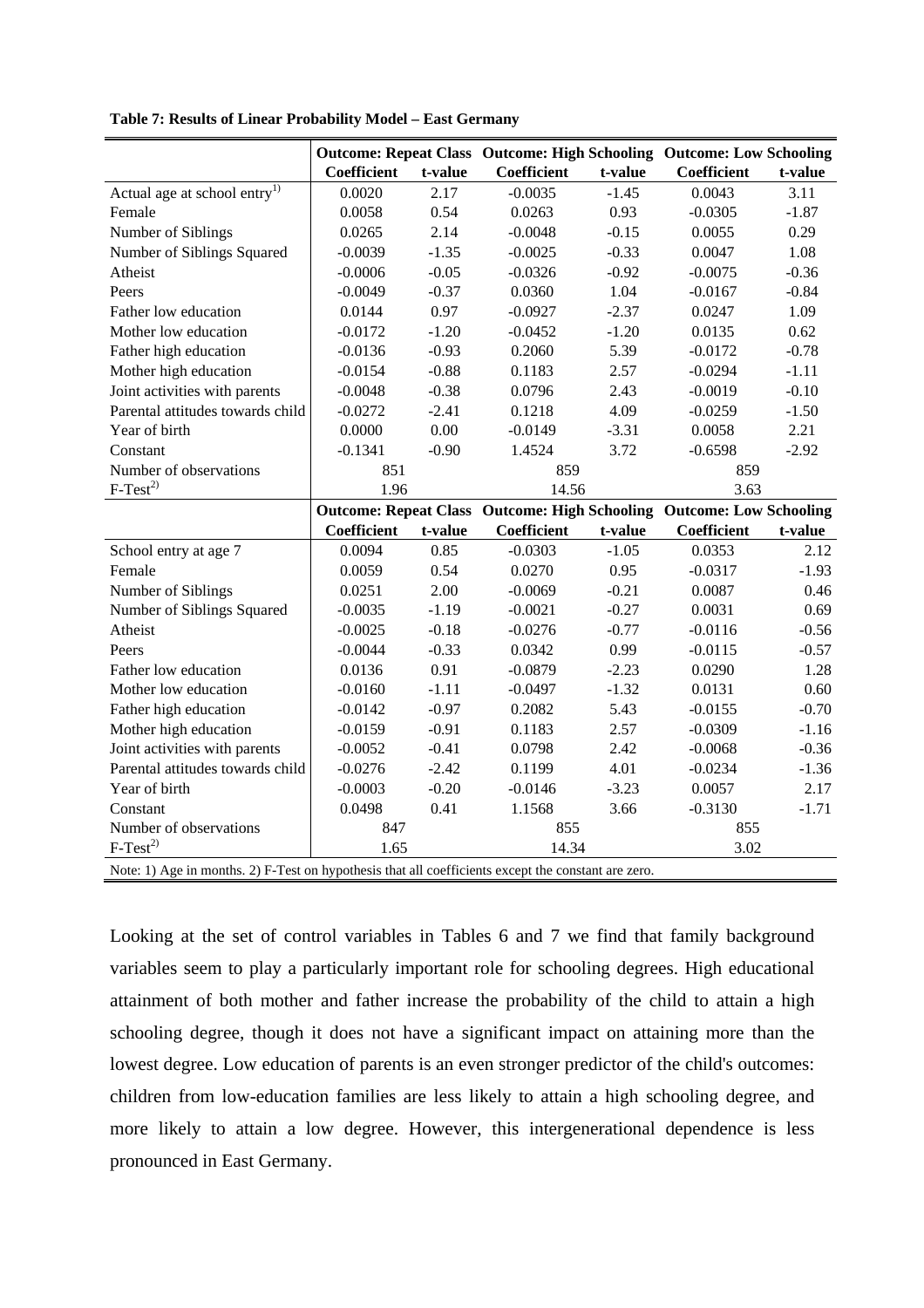With respect to the probability of repeating a class parental education does not play such an important role. Rather, there seem to be systematic gender differences and differences between birth cohorts. Females and earlier birth cohort display a lower probability to repeat a class. For all outcomes positive parental attitudes towards their child also exhibit a qualitatively positive impact in both parts of Germany. Estimation results for the covariates also do not seem to differ much between both models, i.e. it does not seem to make a difference whether age at school entry is modeled as a continuous or categorical variable.

## *(ii) Matching on the propensity score*

The second identification strategy – propensity score matching – aims at obtaining an improved counterfactual by matching treated observations (i.e. individuals who entered school at the age of seven) with truly comparable (in terms of observed covariates) comparison observations (i.e. individuals who entered school at the age of six). Typically, matching approaches aim at getting rid of unobserved heterogeneity by controlling for pretreatment outcomes. If there are unobserved differences between treatment and comparison groups and these differences are persistent over time, then they should be reflected in the value of the outcome prior to the intervention and, thus, controlling for pre-treatment outcomes captures these unobservable differences. However, in the case at hand this is obviously not possible and, hence, unobserved heterogeneity remains a potential problem. In consequence, following the argument above, it cannot be ruled out that unconfoundedness does not hold for our sample.

Tables 7 and 8 report treatment effect estimates for West and East Germany considering the dummy treatment model and three caliper distances each. We observe that, as the caliper narrows and precision – i.e. comparability – of the match increases, the number of matches found is reduced. Roughly, we move from around 97% matches found for the widest caliper to around 83% for the narrowest caliper in West Germany. In East Germany the share of treated individuals finding a matching partner is somewhat lower (ranging from around 91% to 61%) due to the smaller pool of comparison units.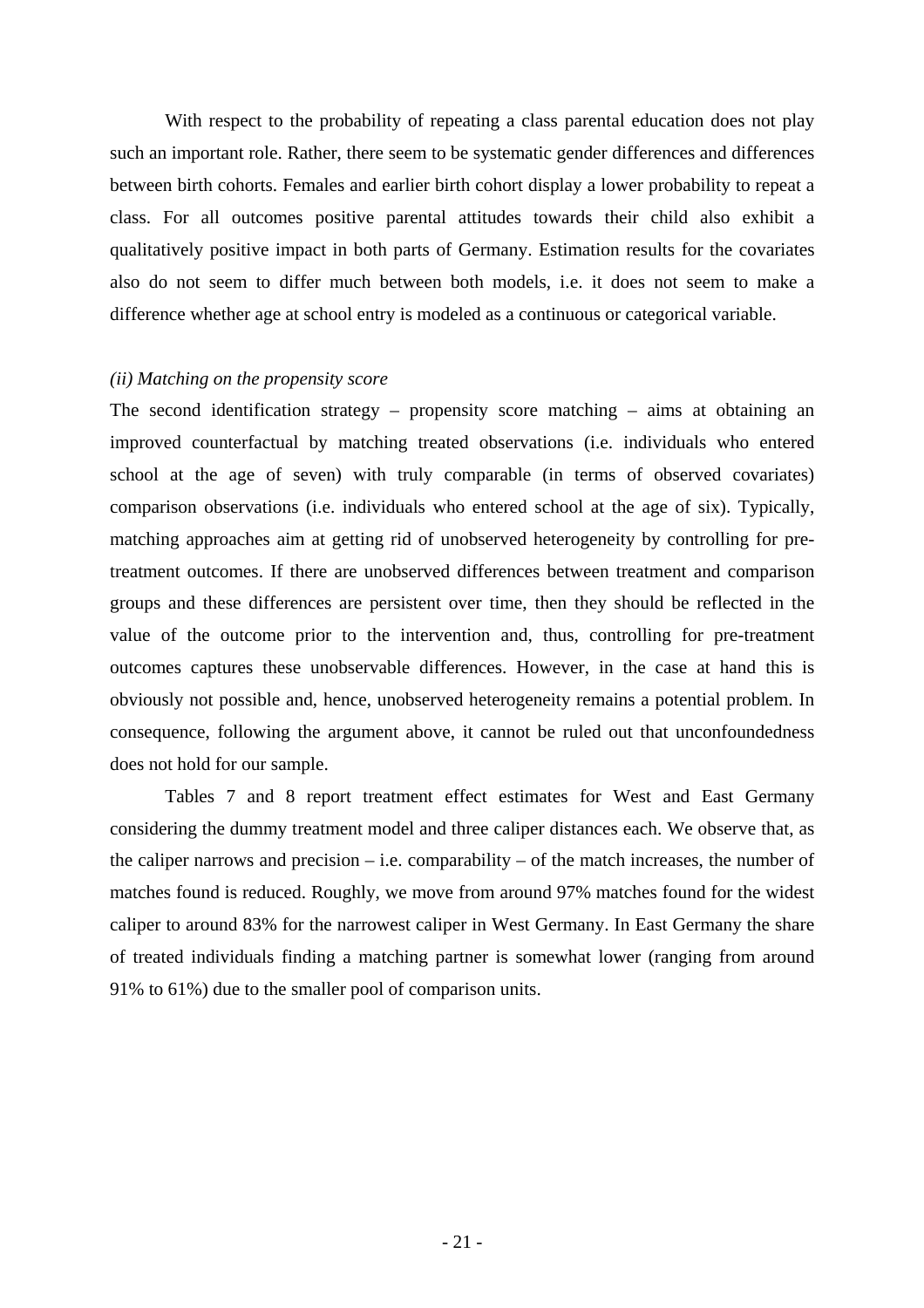| Caliper                                                                                                 | <b>No. of Matches</b>         | <b>ATET</b>                    | Standard-    | t-value |  |  |
|---------------------------------------------------------------------------------------------------------|-------------------------------|--------------------------------|--------------|---------|--|--|
|                                                                                                         | (in % of treated)             |                                | <b>Error</b> |         |  |  |
|                                                                                                         |                               | <b>Outcome: Repeat Class</b>   |              |         |  |  |
| $(i)$ 1/100*Standard deviation                                                                          | 396 (96.6%)                   | 0.047                          | 0.023        | 2.10    |  |  |
| $(ii)$ 1/200*Standard deviation                                                                         | 375 (91.5%)                   | 0.044                          | 0.024        | 1.83    |  |  |
| (iii) 1/400*Standard deviation                                                                          | 341 (83.2%)                   | 0.039                          | 0.026        | 1.51    |  |  |
|                                                                                                         |                               | <b>Outcome: High Schooling</b> |              |         |  |  |
| $(i)$ 1/100*Standard deviation                                                                          | 397 (96.8%)                   | $-0.059$                       | 0.024        | $-2.43$ |  |  |
| $(ii)$ 1/200*Standard deviation                                                                         | 374 (91.2%)                   | $-0.053$                       | 0.026        | $-2.01$ |  |  |
| (iii) 1/400*Standarddeviation                                                                           | 340 (82.9%)                   | $-0.064$                       | 0.029        | $-2.21$ |  |  |
|                                                                                                         | <b>Outcome: Low Schooling</b> |                                |              |         |  |  |
| $(i)$ 1/100*Standard deviation                                                                          | 397 (96.8%)                   | 0.041                          | 0.025        | 1.61    |  |  |
| $(ii)$ 1/200*Standard deviation                                                                         | 374 (91.2%)                   | 0.034                          | 0.028        | 1.23    |  |  |
| $(iii)$ 1/400*Standard deviation                                                                        | 340 (82.9%)                   | 0.030                          | 0.030        | 1.00    |  |  |
| Notes: Number of treated observations: 410; Number of observations in potential comparison pool: 1,308. |                               |                                |              |         |  |  |

**Table 8: Results of Propensity Score Matching – West Germany** 

**Table 9: Results of Propensity Score Matching – East Germany** 

| <b>Caliper</b>                   | <b>No. of Matches</b>                                                                          | <b>ATET</b>                    | Standard-    | t-value |  |  |  |
|----------------------------------|------------------------------------------------------------------------------------------------|--------------------------------|--------------|---------|--|--|--|
|                                  | (in % of treated)                                                                              |                                | <b>Error</b> |         |  |  |  |
|                                  |                                                                                                | <b>Outcome: Repeat Class</b>   |              |         |  |  |  |
| $(i)$ 1/100*Standard deviation   | 293 (91.0%)                                                                                    | 0.009                          | 0.011        | 0.85    |  |  |  |
| $(ii)$ 1/200*Standard deviation  | 245 (76.1%)                                                                                    | 0.003                          | 0.010        | 0.30    |  |  |  |
| $(iii)$ 1/400*Standard deviation | 193 (59.9%)                                                                                    | $-0.004$                       | 0.014        | $-0.28$ |  |  |  |
|                                  |                                                                                                | <b>Outcome: High Schooling</b> |              |         |  |  |  |
| $(i)$ 1/100*Standard deviation   | 295 (91.6%)                                                                                    | $-0.022$                       | 0.031        | $-0.69$ |  |  |  |
| $(ii)$ 1/200*Standard deviation  | 258 (80.1%)                                                                                    | 0.012                          | 0.034        | 0.35    |  |  |  |
| $(iii)$ 1/400*Standard deviation | 195 (60.6%)                                                                                    | 0.015                          | 0.039        | 0.40    |  |  |  |
|                                  | <b>Outcome: Low Schooling</b>                                                                  |                                |              |         |  |  |  |
| $(i)$ 1/100*Standard deviation   | 295 (91.6%)                                                                                    | 0.030                          | 0.018        | 1.62    |  |  |  |
| $(ii)$ 1/200*Standard deviation  | 258 (80.1%)                                                                                    | 0.022                          | 0.019        | 1.14    |  |  |  |
| (iii) 1/400*Standarddeviation    | 195 (60.6%)                                                                                    | 0.013                          | 0.023        | 0.58    |  |  |  |
|                                  | Number of treated observations: 322; Number of observations in potential comparison pool: 525. |                                |              |         |  |  |  |

For West Germany matching results largely resemble the results found in the linear probability models for both schooling degrees and the probability of class repetition. That is, we still observe a qualitatively negative relationship between school entry age and educational outcomes. For the Eastern part of the country, the comparison of truly comparable individuals delivers no significant differences for all considered educational outcomes. However, the question remains whether matching indeed identifies the correct effect.

#### *(iii) Instrumental variable approach*

In order to use exogenous variation to identify the causal effect of age at school entry on schooling outcomes, we instrument age at school entry using the age at which an individual should have entered school according to school entry regulations, as delineated in section 3.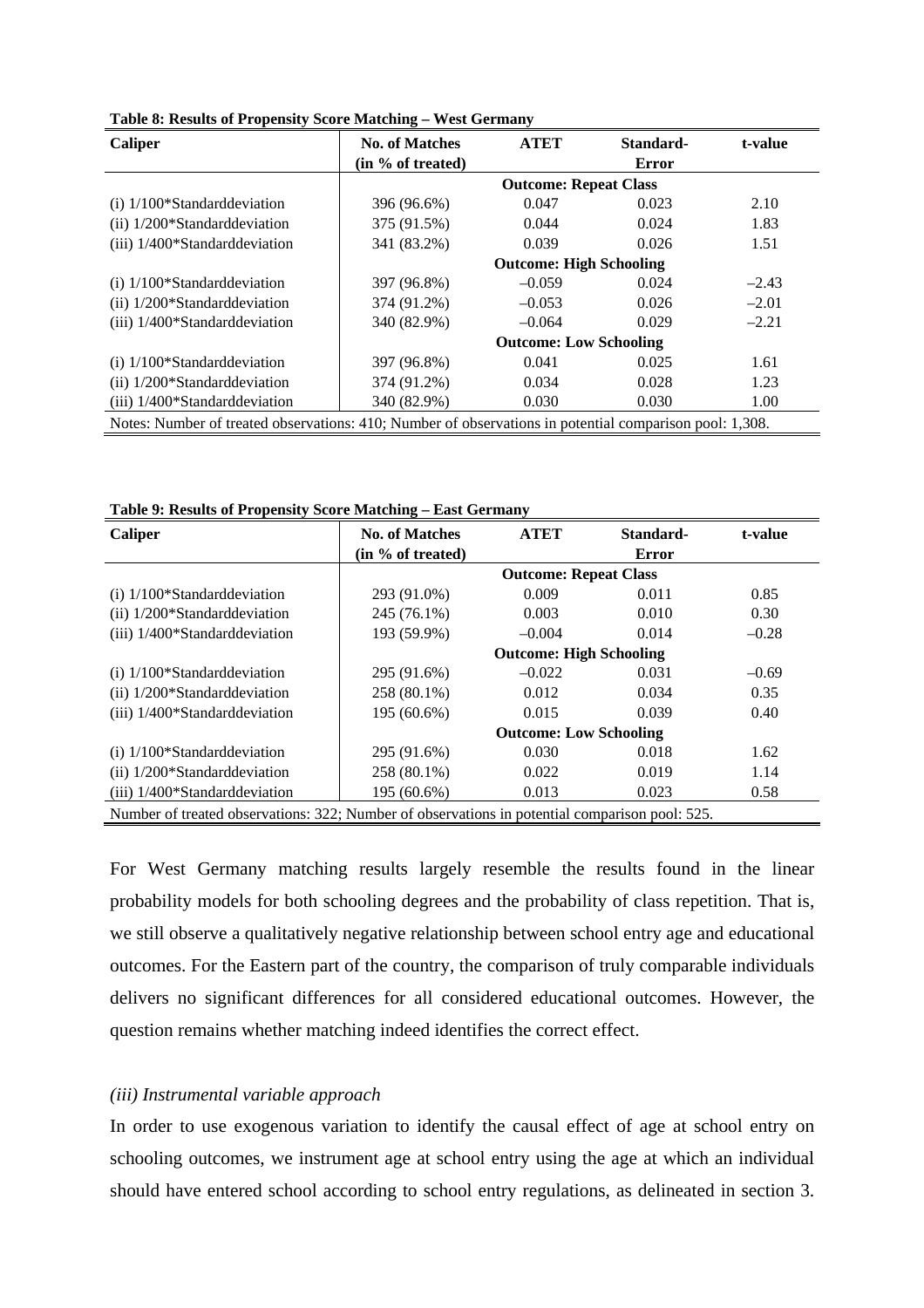Tables A.3 and A.4 in the Appendix report the first-stage IV results for West and East Germany, respectively. The estimates show a strong positive correlation between the instrument and age at school entry, for both models (continuous and binary instrument) and for both parts of the country. That is, we observe a sufficiently high compliance with school entry regulations in our sample.

Tables 10 and 11 report the instrumental variable estimates for West and East Germany, respectively, where the upper panels show estimates for the model with the continuous instrument. Regarding the set of control variables it is interesting to note that estimation results are very similar – both in sign and magnitude – to those reported for the linear probability models above. Specifically, background information on parental education and attitudes retains its importance. The main result is unambiguous: The IV estimates find no significant effect of age at school entry on any of the outcome measures, neither for the model with the continuous regressor nor the dummy treatment model, neither for West nor East Germany.

In our build-up of three different identification strategies we would argue that the IV estimates are least likely to suffer from bias due to unobserved heterogeneity. Interpreting these estimates, we find there is no indication of an effect of age at school entry on schooling outcomes, i.e. no effect of simply being older at school enrolment on educational attainment or the probability of repeating a class. The negative association between age at school entry and schooling degree and the positive association between age at school entry and probability of repeating a class found in LPM estimates and the matching approach seem to be selection effects, i.e. driven by unobserved heterogeneity, perhaps systematic differences in ability.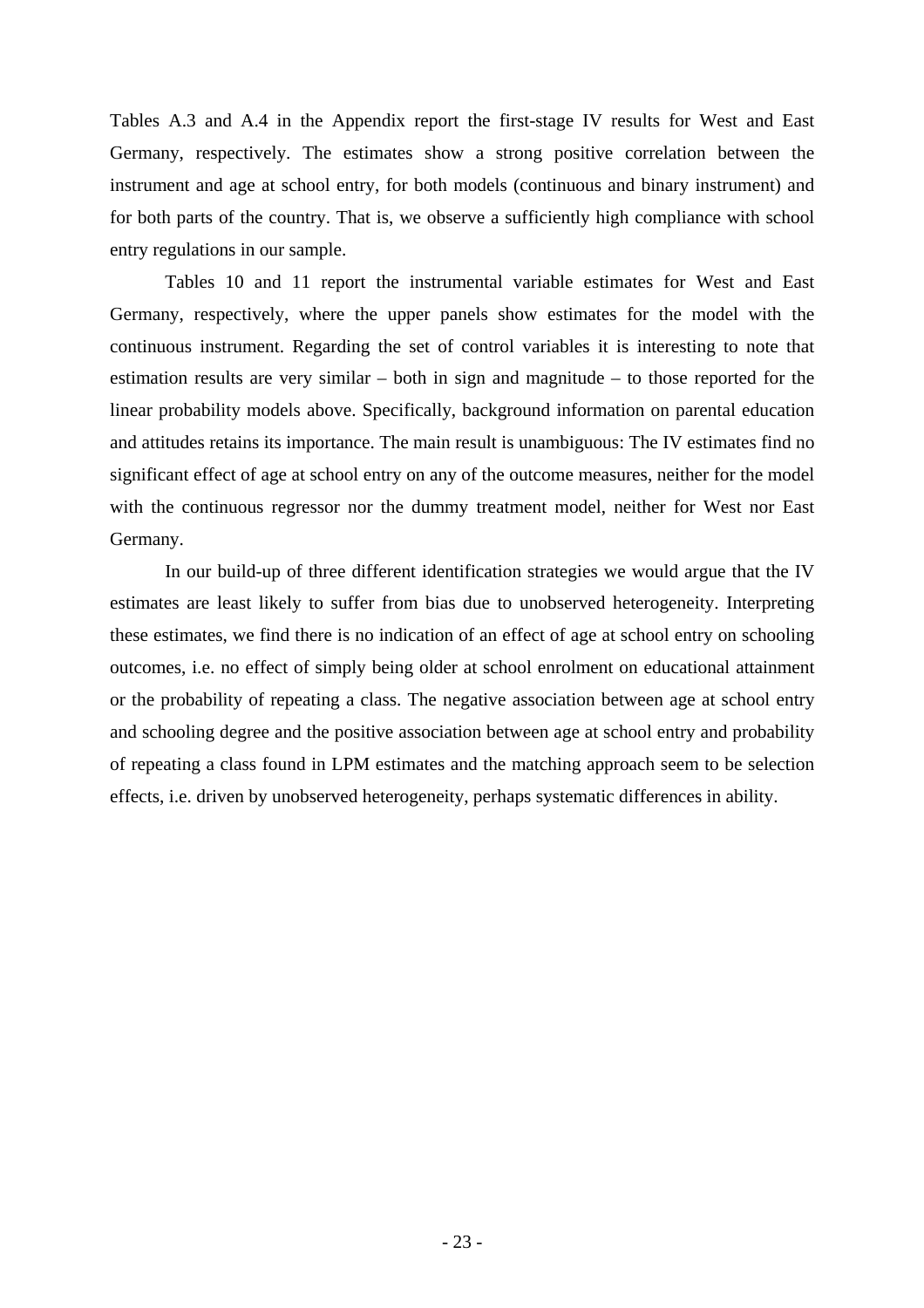| Table 10: Instrumental Variable Estimates - West Germany |  |  |
|----------------------------------------------------------|--|--|
|----------------------------------------------------------|--|--|

|                                                                                                     |                    |         |                                                                             |         | <b>Outcome: Repeat Class Outcome: High Schooling Outcome: Low Schooling</b> |         |
|-----------------------------------------------------------------------------------------------------|--------------------|---------|-----------------------------------------------------------------------------|---------|-----------------------------------------------------------------------------|---------|
|                                                                                                     | <b>Coefficient</b> | t-value | <b>Coefficient</b>                                                          | t-value | Coefficient                                                                 | t-value |
| Actual age at school entry <sup>1)</sup>                                                            | $-0.0097$          | $-0.91$ | $-0.0002$                                                                   | $-0.02$ | $-0.0001$                                                                   | $-0.01$ |
| Female                                                                                              | $-0.0546$          | $-2.87$ | $-0.0094$                                                                   | $-0.46$ | $-0.1027$                                                                   | $-5.08$ |
| Number of Siblings                                                                                  | 0.0225             | 1.14    | 0.0372                                                                      | 1.76    |                                                                             | $-3.21$ |
| Number of Siblings Squared                                                                          | $-0.0029$          | $-0.67$ | $-0.0104$                                                                   | $-2.25$ | 0.0180                                                                      | 3.94    |
| Atheist                                                                                             | 0.1246             | 3.96    | $-0.0221$                                                                   | $-0.65$ | $-0.0462$                                                                   | $-1.38$ |
| Peers                                                                                               | 0.0074             | 0.29    | $-0.0357$                                                                   | $-1.29$ | $-0.0294$                                                                   | $-1.08$ |
| Father low education                                                                                | 0.0369             | 1.38    | $-0.1711$                                                                   | $-5.98$ | 0.2237                                                                      | 7.89    |
| Mother low education                                                                                | $-0.0748$          | $-2.92$ | $-0.1008$                                                                   | $-3.66$ | 0.1148                                                                      | 4.21    |
| Father high education                                                                               | 0.0125             | 0.40    | 0.1923                                                                      | 5.74    | $-0.0310$                                                                   | $-0.93$ |
| Mother high education                                                                               | $-0.0086$          | $-0.24$ | 0.1301                                                                      | 3.39    | $-0.0206$                                                                   | $-0.54$ |
| Joint activities with parents                                                                       | $-0.0055$          | $-0.24$ | $-0.0006$                                                                   | $-0.02$ | $-0.0465$                                                                   | $-1.92$ |
| Parental attitudes towards child                                                                    | $-0.0522$          | $-2.69$ | 0.0599                                                                      | 2.87    | $-0.0535$                                                                   | $-2.59$ |
| Year of birth                                                                                       | 0.0059             | 1.92    | $-0.0070$                                                                   | $-2.15$ | $-0.0028$                                                                   | $-0.88$ |
| Constant                                                                                            | 0.6061             | 0.66    | 0.9158                                                                      | 0.92    | 0.4848                                                                      | 0.49    |
| Number of observations                                                                              | 1,786              |         | 1,788                                                                       |         | 1,788                                                                       |         |
| $F-Test^{2)}$                                                                                       | 4.29               |         | 35.34                                                                       |         | 28.05                                                                       |         |
|                                                                                                     |                    |         | <b>Outcome: Repeat Class Outcome: High Schooling Outcome: Low Schooling</b> |         |                                                                             |         |
|                                                                                                     | Coefficient        | t-value | Coefficient                                                                 | t-value | Coefficient                                                                 | t-value |
| School entry at age 7                                                                               | $-0.0851$          | $-0.75$ | $-0.1013$                                                                   | $-0.82$ | 0.1634                                                                      | 1.32    |
| Female                                                                                              | $-0.0566$          | $-2.96$ | $-0.0108$                                                                   | $-0.52$ | $-0.0985$                                                                   | $-4.71$ |
| Number of Siblings                                                                                  | 0.0170             | 0.87    | 0.0404                                                                      | 1.91    | $-0.0690$                                                                   | $-3.22$ |
| Number of Siblings Squared                                                                          | $-0.0015$          | $-0.35$ | $-0.0111$                                                                   | $-2.40$ | 0.0184                                                                      | 3.92    |
| Atheist                                                                                             | 0.1259             | 3.88    | $-0.0308$                                                                   | $-0.88$ | $-0.0450$                                                                   | $-1.27$ |
| Peers                                                                                               | 0.0026             | 0.10    | $-0.0426$                                                                   | $-1.51$ | $-0.0310$                                                                   | $-1.08$ |
| Father low education                                                                                | 0.0399             | 1.51    | $-0.1754$                                                                   | $-6.11$ | 0.2314                                                                      | 7.97    |
| Mother low education                                                                                | $-0.0751$          | $-2.92$ | $-0.0968$                                                                   | $-3.48$ | 0.1142                                                                      | 4.05    |
| Father high education                                                                               | 0.0057             | 0.18    | 0.1986                                                                      | 5.84    | $-0.0226$                                                                   | $-0.66$ |
| Mother high education                                                                               | 0.0101             | 0.28    | 0.1161                                                                      | 2.96    | $-0.0260$                                                                   | $-0.65$ |
| Joint activities with parents                                                                       | 0.0013             | 0.06    | $-0.0093$                                                                   | $-0.38$ | $-0.0392$                                                                   | $-1.59$ |
| Parental attitudes towards child                                                                    | $-0.0538$          | $-2.74$ | 0.0604                                                                      | 2.84    | $-0.0480$                                                                   | $-2.23$ |
| Year of birth                                                                                       | 0.0061             | 1.99    | $-0.0063$                                                                   | $-1.90$ | $-0.0021$                                                                   | $-0.63$ |
| Constant                                                                                            | $-0.1530$          | $-0.70$ | 0.8757                                                                      | 3.71    | 0.3757                                                                      | 1.57    |
| Number of observations                                                                              | 1,716              |         | 1,718                                                                       |         | 1,718                                                                       |         |
| $F-Test^{2)}$                                                                                       | 4.06               |         | 33.86                                                                       |         | 26.10                                                                       |         |
| Note: 1) Age in months. 2) F-Test on hypothesis that all coefficients except the constant are zero. |                    |         |                                                                             |         |                                                                             |         |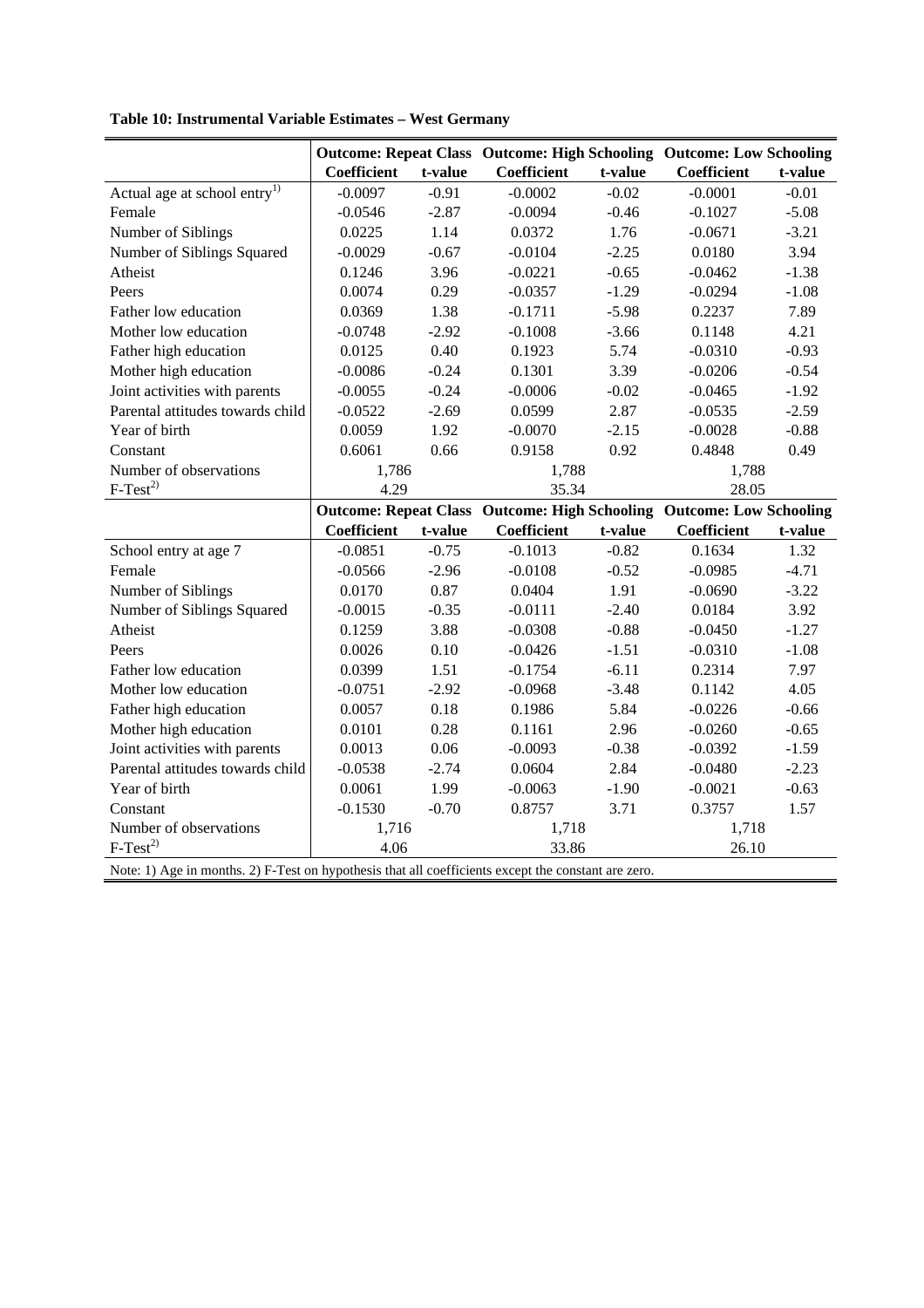|                                                                                                     |                    |         |                                                                      |         | <b>Outcome: Repeat Class Outcome: High Schooling Outcome: Low Schooling</b> |         |
|-----------------------------------------------------------------------------------------------------|--------------------|---------|----------------------------------------------------------------------|---------|-----------------------------------------------------------------------------|---------|
|                                                                                                     | <b>Coefficient</b> | t-value | Coefficient                                                          | t-value | Coefficient                                                                 | t-value |
| Actual age at school entry <sup>1)</sup>                                                            | 0.0030             | 1.43    | 0.0036                                                               | 0.65    | 0.0031                                                                      | 0.97    |
| Female                                                                                              | 0.0060             | 0.56    | 0.0274                                                               | 0.97    | $-0.0307$                                                                   | $-1.88$ |
| Number of Siblings                                                                                  | 0.0270             | 2.17    | $-0.0011$                                                            | $-0.03$ | 0.0049                                                                      | 0.26    |
| Number of Siblings Squared                                                                          | $-0.0040$          | $-1.39$ | $-0.0034$                                                            | $-0.44$ | 0.0049                                                                      | 1.11    |
| Atheist                                                                                             | 0.0004             | 0.03    | $-0.0256$                                                            | $-0.71$ | $-0.0087$                                                                   | $-0.42$ |
| Peers                                                                                               | $-0.0053$          | $-0.40$ | 0.0337                                                               | 0.97    | $-0.0163$                                                                   | $-0.82$ |
| Father low education                                                                                | 0.0146             | 0.98    | $-0.0915$                                                            | $-2.33$ | 0.0245                                                                      | 1.08    |
| Mother low education                                                                                | $-0.0174$          | $-1.22$ | $-0.0469$                                                            | $-1.24$ | 0.0138                                                                      | 0.63    |
| Father high education                                                                               | $-0.0134$          | $-0.92$ | 0.2073                                                               | 5.39    | $-0.0175$                                                                   | $-0.79$ |
| Mother high education                                                                               | $-0.0147$          | $-0.84$ | 0.1241                                                               | 2.67    | $-0.0304$                                                                   | $-1.14$ |
| Joint activities with parents                                                                       | $-0.0043$          | $-0.34$ | 0.0825                                                               | 2.50    | $-0.0024$                                                                   | $-0.12$ |
| Parental attitudes towards child                                                                    | $-0.0271$          | $-2.40$ | 0.1219                                                               | 4.08    | $-0.0259$                                                                   | $-1.50$ |
| Year of birth                                                                                       | 0.0002             | 0.11    | $-0.0134$                                                            | $-2.90$ | 0.0055                                                                      | 2.07    |
| Constant                                                                                            | $-0.2317$          | $-0.98$ | 0.7656                                                               | 1.22    | $-0.5431$                                                                   | $-1.51$ |
| Number of observations                                                                              | 851                |         | 859                                                                  |         | 859                                                                         |         |
| $F-Test^{2)}$                                                                                       | 1.76               |         | 14.28                                                                |         | 2.96                                                                        |         |
|                                                                                                     |                    |         | Outcome: Repeat Class Outcome: High Schooling Outcome: Low Schooling |         |                                                                             |         |
|                                                                                                     | <b>Coefficient</b> | t-value | Coefficient                                                          | t-value | <b>Coefficient</b>                                                          | t-value |
| School entry at age 7                                                                               | $-0.0112$          | $-0.57$ | 0.0457                                                               | 0.88    | 0.0004                                                                      | 0.01    |
| Female                                                                                              | 0.0049             | 0.45    | 0.0306                                                               | 1.07    | $-0.0333$                                                                   | $-2.03$ |
| Number of Siblings                                                                                  | 0.0251             | 2.00    | $-0.0068$                                                            | $-0.21$ | 0.0086                                                                      | 0.45    |
| Number of Siblings Squared                                                                          | $-0.0035$          | $-1.21$ | $-0.0019$                                                            | $-0.25$ | 0.0030                                                                      | 0.67    |
| Atheist                                                                                             | $-0.0031$          | $-0.23$ | $-0.0249$                                                            | $-0.70$ | $-0.0128$                                                                   | $-0.62$ |
| Peers                                                                                               | $-0.0040$          | $-0.30$ | 0.0332                                                               | 0.96    | $-0.0110$                                                                   | $-0.55$ |
| Father low education                                                                                | 0.0139             | 0.93    | $-0.0887$                                                            | $-2.25$ | 0.0294                                                                      | 1.29    |
| Mother low education                                                                                | $-0.0166$          | $-1.15$ | $-0.0477$                                                            | $-1.26$ | 0.0122                                                                      | 0.56    |
| Father high education                                                                               | $-0.0143$          | $-0.97$ | 0.2087                                                               | 5.42    | $-0.0157$                                                                   | $-0.71$ |
| Mother high education                                                                               | $-0.0179$          | $-1.02$ | 0.1256                                                               | 2.70    | $-0.0343$                                                                   | $-1.28$ |
| Joint activities with parents                                                                       | $-0.0056$          | $-0.44$ | 0.0811                                                               | 2.45    | $-0.0074$                                                                   | $-0.39$ |
| Parental attitudes towards child                                                                    | $-0.0274$          | $-2.40$ | 0.1187                                                               | 3.95    | $-0.0228$                                                                   | $-1.32$ |
| Year of birth                                                                                       | $-0.0006$          | $-0.32$ | $-0.0137$                                                            | $-3.01$ | 0.0053                                                                      | 2.00    |
| Constant                                                                                            | 0.0742             | 0.60    | 1.0645                                                               | 3.30    | $-0.2706$                                                                   | $-1.46$ |
| Number of observations                                                                              | 847                |         | 855                                                                  |         | 855                                                                         |         |
| $F-Test^{2)}$                                                                                       | 1.61               |         | 14.19                                                                |         | 2.66                                                                        |         |
| Note: 1) Age in months. 2) F-Test on hypothesis that all coefficients except the constant are zero. |                    |         |                                                                      |         |                                                                             |         |

**Table 11: Instrumental Variable Estimates – East Germany**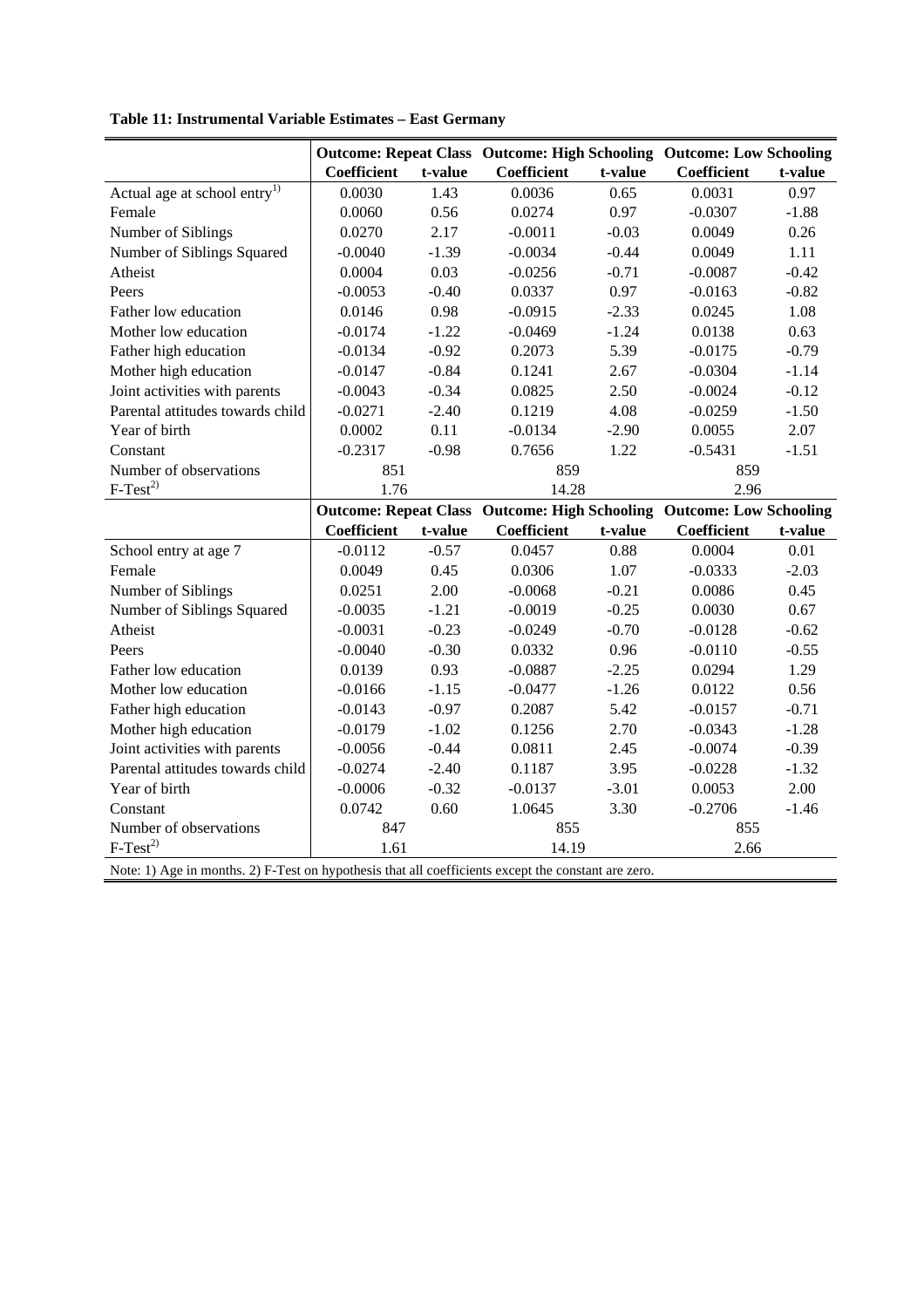## **5. Conclusions**

The question at which age a child should ideally enter school remains a controversial topic in German education policy: Is the established regulation still appropriate? Should deferment be encouraged? Or should the focus be on school enrolment at younger ages? Answering these questions is also of broader interest, since many countries have similar compulsory schooling laws, and an emerging literature in empirical educational economics focuses on studying these regulations.

This paper has aimed at contributing novel empirical evidence regarding the effect of age at school entry on educational attainment. We have discussed school enrolment regulations in West and East Germany, and delineated the policy relevance of the question whether age at school entry has any effect on educational outcomes. To assess this question, we have developed an empirical strategy based on a longitudinal survey of young adults in Germany in the early to mid-1990s. The data focus on the respondents' transition from childhood to adolescence and then on to adulthood during the 1960s through the 1980s, containing, in particular, core information on the child and her parents, and the parent-child relationship. The latter control variable is of especial importance, as it captures information likely playing a role in enrolment decisions. Individuals in our sample entered school at some point in time during the period 1966 to 1980, a period during which enrolment regulations were clearly defined and did not change, but did allow for exceptions such as early enrolment and deferment, especially in West Germany.

 The two outcomes we consider, probability of repeating a class and eventual schooling degree attained, assess short-term as well as long-term schooling success. As treatment variables we use (a) the age at school entry in months as a continuous regressor, and (b) a binary regressor capturing whether the individual entered at age 7 or at age 6. We have assessed treatment effects using three identification strategies. Linear probability models suggest a qualitatively negative association between deferment and schooling performance, for both West and East Germany. This result, with some refinement, is borne out by propensity score matching estimates. We think that these findings are likely driven by unobserved heterogeneity, i.e. those individuals who entered late did do so since they were conjectured (by their parents or elementary school teachers) to display low educational performance. We have then argued that our third identification strategy, instrumenting the actual age at enrolment with the age at enrolment according to the regulation, is most likely to control for unobserved ability differences and thus to reveal the "true" effect of age at school entry on educational outcomes. The findings suggest that there is no such effect, neither on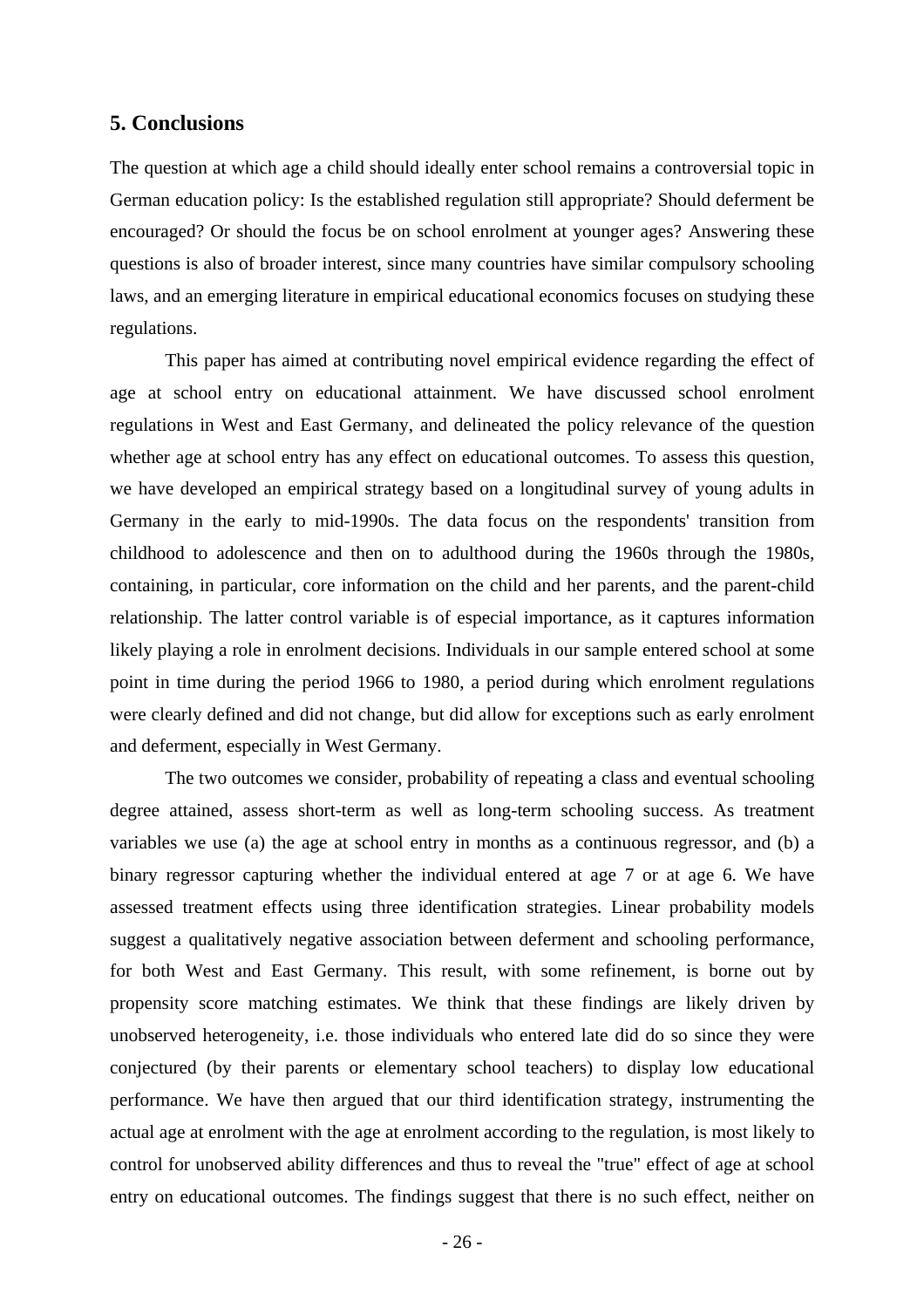schooling degrees nor on the probability of repeating a class, neither for West nor for East Germany.

 We conclude that holding children back one year does not seem to secure a better schooling performance for this group, i.e. we find no justification for the rationale behind deferring children. If anything, then some of the deferred seem to fare worse, but this appears to be due to negative selection into this group. What policy recommendations could be derived from this result? First, there seems to be no reason to defer a child unless there are indications that she will not be able to follow class, i.e. no child should be deferred who seems perfectly capable of following class at age 6 – this basically invalidates the cut-off date rule. Second, this points to the importance of individual schooling tests, to refine the selection process.

One important issue in this discussion is the question whether children should enroll at even younger ages. Unfortunately, we cannot say much about this, as only few individuals in our data entered school at age 5. Clearly it is an interesting research question worth being investigated empirically, but additional data would be needed. Still, we have found that, given ability, it does not matter whether a child enrolls at age 6 or age 7, at least not in terms of schooling outcomes.

# **References**

ANGRIST, J. D. and A. B. KRUEGER (1992), The Effect of Age at School Entry on Educational Attainment: An Application of Instrumental Variables with Moments from Two Samples. *Journal of the American Statistical Association* 87, 328-336.

BARTH, K. (1997), Ist die Schuleingangsdiagnostik überflüssig?, *Grundschule* 7-8, 63-65.

COMENIUS (1633 in German, originally 1628/1631), *Informatorium der Mutterschul*, as cited in Rüdiger et al. (1976) p.14.

CURRIE, J. (2001), Early Childhood Education Programs, *Journal of Economic Perspectives*  15, 213-238.

DEHEJIA, R.H. and S. WAHBA (2002), Propensity Score-Matching Methods for Nonexperimental Causal Studies, *Review of Economics and Statistics* 84, 151-161.

DEL BONO, E. and F. GALINDO-RUEDA (2004), "Do a Few Months of Compulsory Schooling Matter? The Education and Labour Market Impact of School Leaving Rules", *IZA Discussion Paper* 1233, Bonn.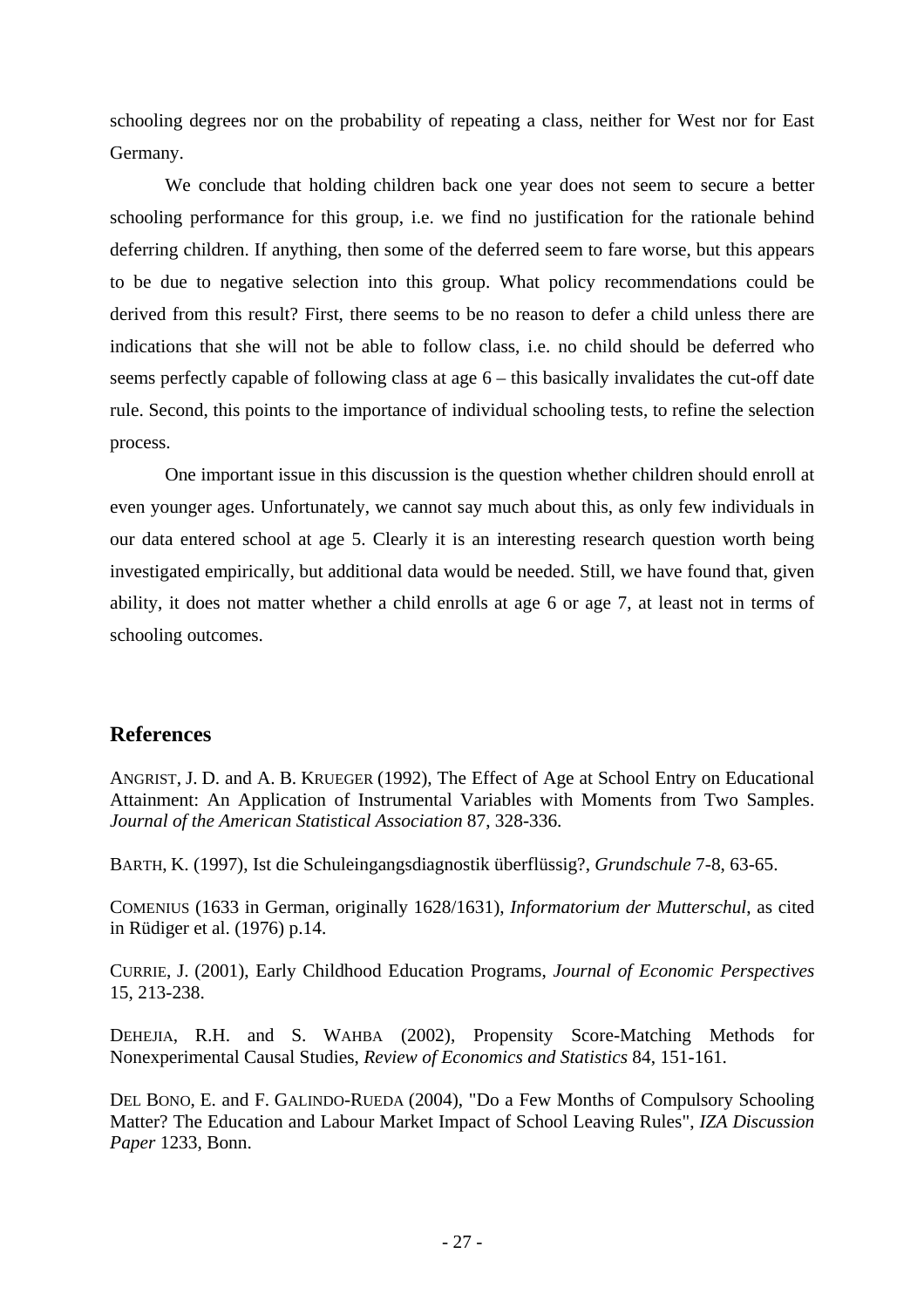FREDRIKSSON, P. and B. ÖCKERT (2004), "Is Early Learning Really More Productive? The Effect of School Starting Age on School and Labor Market Performance", *mimeo*, Dept. of Economics, Uppsala University, November 2004.

HECKMAN, J.J. (2000), "Policies to Foster Human Capital", *Research in Economics* 54, 3-56.

HOLLAND, P.W. (1986), Statistics and Causal Inference (with discussion), *Journal of the American Statistical Association* 81, 945-970.

IMBENS, G.W. (2000), The role of the propensity score in estimating dose-response functions, *Biometrika* 87, 706-710.

KLUVE, J. (2003), Assessing Counterfactuals when Treatment is Multivalued, revised version of *UC Berkeley Center for Labor Economics Working Paper* #55.

LEUVEN, E., M. LINDAHL, H. OOSTERBEEK and D. WEBBINK (2004), "New evidence on the effect of time in school on early achievement", mimeo, University of Amsterdam.

MEIERS, K. (2002), Problem Schulfähigkeit, *Grundschule* 5, 10-12.

ROSENBAUM, P. R. (1995), *Observational Studies*, Springer: New York et al.

ROSENBAUM, P. R. and D. B. RUBIN (1983), The central role of the propensity score in observational studies for causal effects, *Biometrika* 70, 41-55.

RÜDIGER, D., A. KORMANN and H. PEEZ (1976), *Schuleintritt und Schulfähigkeit – Zur Theorie und Praxis der Einschulung*, Ernst Reinhardt Verlag: München, Basel.

SCHAVAN, A. and P. WENDT (2000), "Sollen Kinder ab 5 Jahren in die Schule gehen?", *Grundschule* 5, 48-50.

STRØM, B. (2003), "Student Achievement and Birthday Effects", *mimeo*, Dept. of Economics, Norwegian University of Science and Technology Trondheim.

WENDT, P. (2003), Streitfall "Einschulungsalter", www.praxisgrundschule.de/forum/einschulungsalter.pdf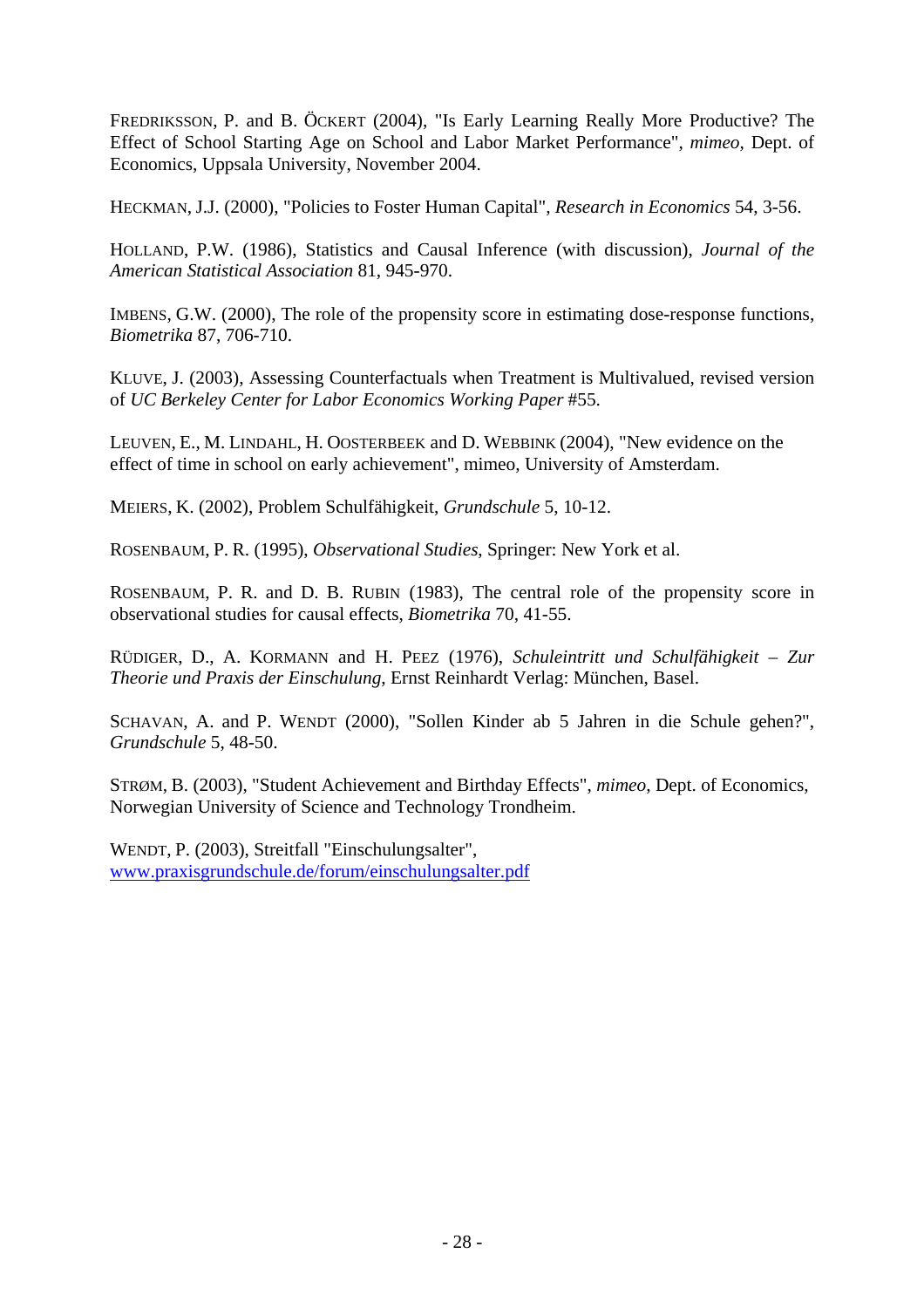# **Appendix**

**Table A.1: Description of Variables** 

| <b>Variable</b>                 | <b>Description</b>                                                                        |  |  |  |  |  |
|---------------------------------|-------------------------------------------------------------------------------------------|--|--|--|--|--|
|                                 | <b>Outcome Measures</b>                                                                   |  |  |  |  |  |
| <b>Highest Schooling Degree</b> | Categorical variable capturing 3 schooling degrees: (A) no schooling degree or            |  |  |  |  |  |
|                                 | completed secondary (Hauptschule); (B) intermediary degree (Realschule), (C) upper        |  |  |  |  |  |
|                                 | secondary or technical schooling degree (Abitur). In the analysis, the indicator variable |  |  |  |  |  |
|                                 | "low schooling degree"=1 if (A) is the case, 0 otherwise; and indicator variable "high    |  |  |  |  |  |
|                                 | schooling degree"= $1$ if (C) is the case, 0 otherwise.                                   |  |  |  |  |  |
| <b>Repeat Class</b>             | Indicator variable taking on the value 1 if respondent reported having repeated           |  |  |  |  |  |
|                                 | a school year at some stage during her education; 0 otherwise.                            |  |  |  |  |  |
|                                 | <b>Treatment Variables</b>                                                                |  |  |  |  |  |
| Actual age at school entry      | Age at school entry in month.                                                             |  |  |  |  |  |
| School entry at age 7           | Indicator variable taking on the value 1 if respondent entered school at the age of       |  |  |  |  |  |
|                                 | Seven; 0 if individual entered at the age of six (all other observations were dropped).   |  |  |  |  |  |
|                                 | <b>Control Variables</b>                                                                  |  |  |  |  |  |
| Female                          | Indicator variable taking on the value 1 if respondent is female; 0 otherwise.            |  |  |  |  |  |
| Year of birth                   | Year of birth of the respondent.                                                          |  |  |  |  |  |
| Number of Siblings              | Number of siblings of respondent.                                                         |  |  |  |  |  |
| Atheist                         | Indicator variable taking on the value 1 if respondent reported no religious              |  |  |  |  |  |
|                                 | denomination; 0 otherwise                                                                 |  |  |  |  |  |
| Peers                           | Indicator variable taking on the value 1 if respondent reported having had                |  |  |  |  |  |
|                                 | friends during childhood and adolescence; 0 otherwise.                                    |  |  |  |  |  |
| Father low education            | Indicator variable taking on the value 1 if respondent's father has no                    |  |  |  |  |  |
|                                 | schooling degree or completed secondary schooling degree; 0 otherwise.                    |  |  |  |  |  |
| Mother low education            | Indicator variable taking on the value 1 if respondent's mother has no                    |  |  |  |  |  |
|                                 | schooling degree or completed secondary schooling degree; 0 otherwise.                    |  |  |  |  |  |
| Father high education           | Indicator variable taking on the value 1 if respondent's father has                       |  |  |  |  |  |
|                                 | upper secondary or technical schooling degree; 0 otherwise.                               |  |  |  |  |  |
| Mother high education           | Indicator variable taking on the value 1 if respondent's mother has                       |  |  |  |  |  |
|                                 | upper secondary or technical schooling degree; 0 otherwise.                               |  |  |  |  |  |
| Joint activities                | Indicator variable taking on the value 1 if respondent reported having shared             |  |  |  |  |  |
|                                 | at least two of the following four joint activities with her parents during               |  |  |  |  |  |
|                                 | childhood: reading, sports, music and sharing other hobbies; 0 otherwise.                 |  |  |  |  |  |
| Parental attitudes              | Indicator variable taking on the value 1 if respondent reported her parents               |  |  |  |  |  |
|                                 | having had at least two of the following four positive attitudes towards her              |  |  |  |  |  |
|                                 | during childhood: to put hope into the child, to believe that the child is highly         |  |  |  |  |  |
|                                 | able, to be ambitious with the child and to have plans with the child; 0 otherwise.       |  |  |  |  |  |
|                                 | <b>Instrumental Variables</b>                                                             |  |  |  |  |  |
| Age at school entry according   | (i) Age in months at which an individual should have entered school if school entry       |  |  |  |  |  |
| to regulation                   | regulations had been complied with perfectly. (ii) Dummy variable taking on the           |  |  |  |  |  |
|                                 | value of 1 if an individual is born in June/July (West Germany) or June/July/August       |  |  |  |  |  |
|                                 | (East Germany).                                                                           |  |  |  |  |  |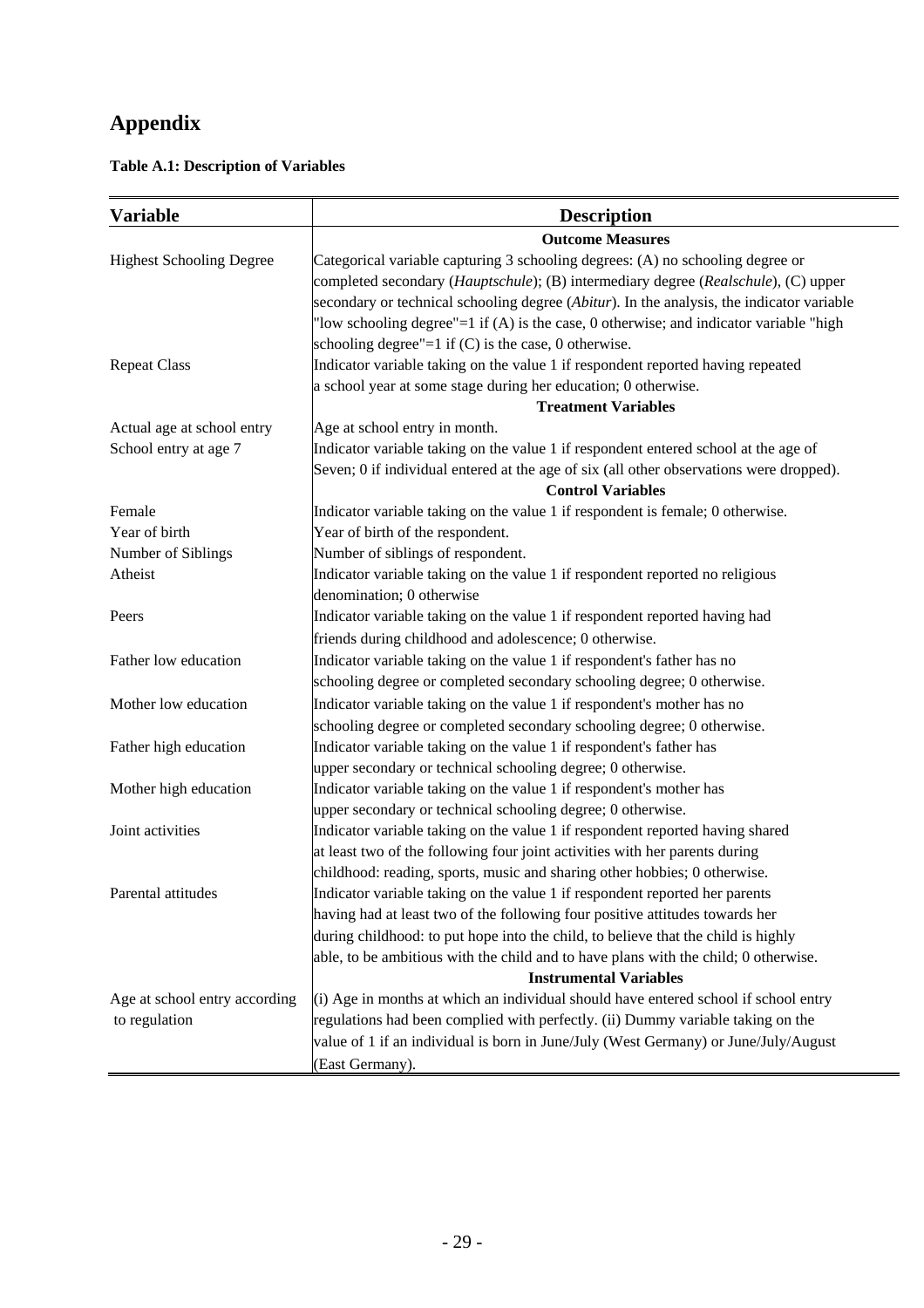# **Table A.2: Summary Statistics – West and East Germany**

| Std.dev.<br>0.16<br>0.45 |
|--------------------------|
|                          |
|                          |
|                          |
|                          |
| 0.24                     |
|                          |
| 5.86                     |
| 0.49                     |
|                          |
| 0.50                     |
| 1.04                     |
| 4.46                     |
| 0.40                     |
| 0.41                     |
| 0.47                     |
| 0.49                     |
| 0.44                     |
| 0.35                     |
| 0.45                     |
| 0.48                     |
| 3.16                     |
|                          |
|                          |
| 3.57                     |
|                          |
| 0.44                     |
|                          |
|                          |

Note: a) Individuals who entered school at age 5 or age 8 excluded.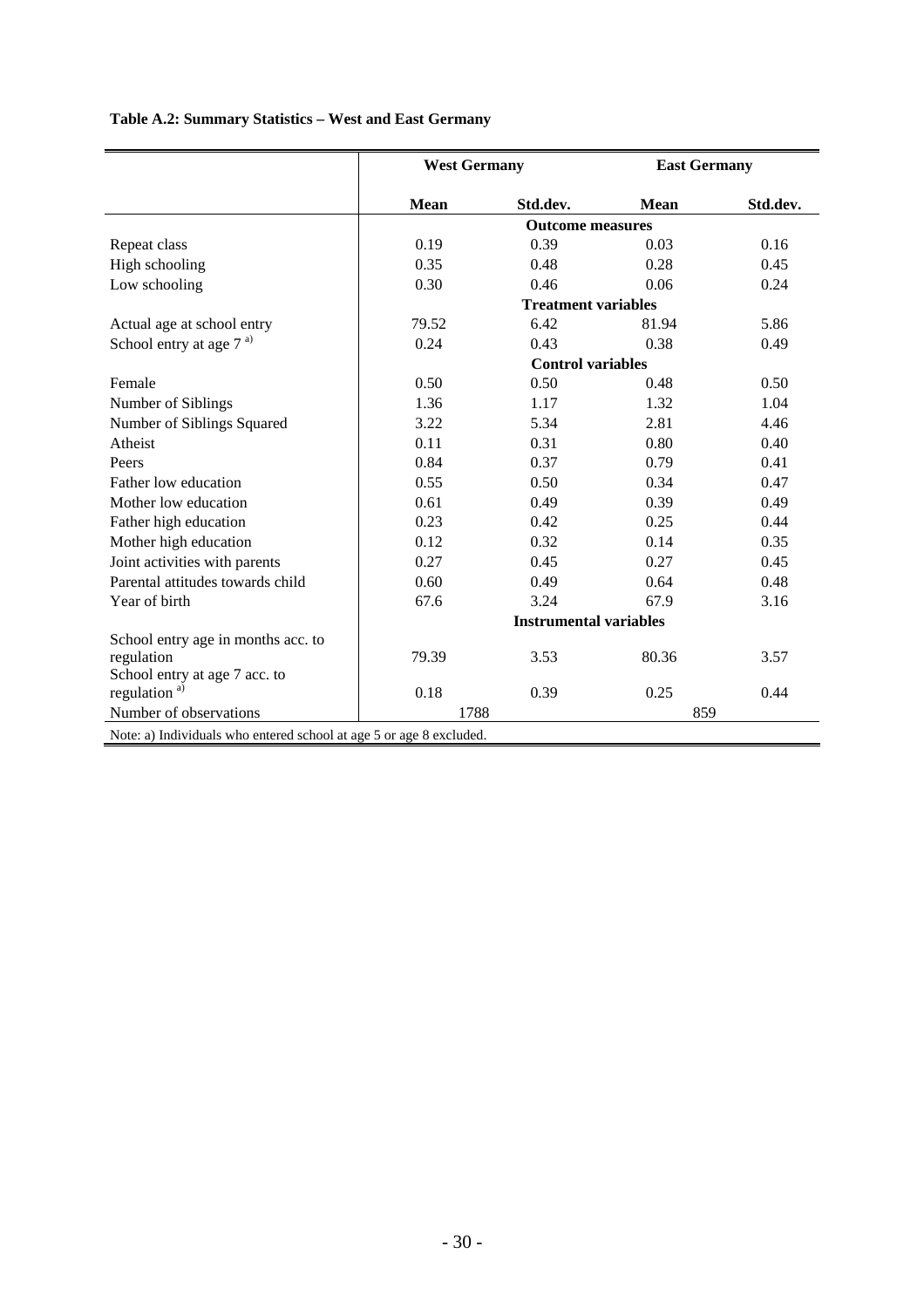# **Table A.3: First-Stage IV Estimates – West Germany**

|                                                                                                        | <b>Sample: Repeat Class</b>                |         | <b>Sample: Schooling Degree</b> |         |  |
|--------------------------------------------------------------------------------------------------------|--------------------------------------------|---------|---------------------------------|---------|--|
|                                                                                                        | Coefficient                                | t-value | <b>Coefficient</b>              | t-value |  |
| Female                                                                                                 | 0.1354                                     | 0.44    | 0.1457                          | 0.48    |  |
| Number of Siblings                                                                                     | $-0.2605$                                  | $-0.83$ | $-0.2627$                       | $-0.84$ |  |
| Number of Siblings Squared                                                                             | 0.0376                                     | 0.54    | 0.0380                          | 0.55    |  |
| Atheist                                                                                                | $-0.0461$                                  | $-0.09$ | $-0.0835$                       | $-0.17$ |  |
| Peers                                                                                                  | $-0.2029$                                  | $-0.49$ | $-0.2135$                       | $-0.52$ |  |
| Father low education                                                                                   | $-0.2582$                                  | $-0.61$ | $-0.2627$                       | $-0.62$ |  |
| Mother low education                                                                                   | 0.1582                                     | 0.38    | 0.1512                          | 0.37    |  |
| Father high education                                                                                  | $-0.1923$                                  | $-0.39$ | $-0.1976$                       | $-0.40$ |  |
| Mother high education                                                                                  | $-0.3503$                                  | $-0.61$ | $-0.3849$                       | $-0.68$ |  |
| Joint activities with parents                                                                          | $-0.5375$                                  | $-1.54$ | $-0.5377$                       | $-1.55$ |  |
| Parental attitudes towards child                                                                       | $-0.0026$                                  | $-0.01$ | $-0.0013$                       | 0.00    |  |
| Year of birth                                                                                          | $-0.0350$                                  | $-0.73$ | $-0.0367$                       | $-0.77$ |  |
| Age according to regulation <sup>1)</sup>                                                              | 0.2541                                     | 5.86    | 0.2532                          | 5.85    |  |
| Constant                                                                                               | 62.3444                                    | 12.30   | 62.5379                         | 12.36   |  |
| Number of observations                                                                                 | 1,786                                      |         | 1,788                           |         |  |
| $F-Test^{2)}$                                                                                          | 3.38                                       |         | 3.39                            |         |  |
|                                                                                                        | Model with Dummy for School Entry at Age 7 |         |                                 |         |  |
| Female                                                                                                 | 0.0132                                     | 0.64    | 0.0137                          | 0.67    |  |
| Number of Siblings                                                                                     | 0.0000                                     | 0.00    | $-0.0002$                       | $-0.01$ |  |
| Number of Siblings Squared                                                                             | 0.0005                                     | 0.10    | 0.0005                          | 0.11    |  |
| Atheist                                                                                                | 0.0440                                     | 1.28    | 0.0417                          | 1.22    |  |
| Peers                                                                                                  | 0.0288                                     | 1.04    | 0.0282                          | 1.02    |  |
| Father low education                                                                                   | $-0.0017$                                  | $-0.06$ | $-0.0019$                       | $-0.07$ |  |
| Mother low education                                                                                   | $-0.0052$                                  | $-0.19$ | $-0.0055$                       | $-0.20$ |  |
| Father high education                                                                                  | $-0.0061$                                  | $-0.18$ | $-0.0065$                       | $-0.19$ |  |
| Mother high education                                                                                  | 0.0095                                     | 0.25    | 0.0075                          | 0.19    |  |
| Joint activities with parents                                                                          | $-0.0374$                                  | $-1.60$ | $-0.0373$                       | $-1.60$ |  |
| Parental attitudes towards child                                                                       | $-0.0241$                                  | $-1.15$ | $-0.0241$                       | $-1.15$ |  |
| Year of birth                                                                                          | $-0.0044$                                  | $-1.38$ | $-0.0045$                       | $-1.41$ |  |
| Entry at age 7 according to regulation                                                                 | 0.2170                                     | 8.27    | 0.2157                          | 8.23    |  |
| Constant                                                                                               | 0.4894                                     | 2.21    | 0.4967                          | 2.25    |  |
| Number of observations                                                                                 | 1,716                                      |         | 1,718                           |         |  |
| $F-Test^{2)}$                                                                                          | 6.29                                       |         | 6.24                            |         |  |
| Note: 1) Ago in months, 2) $E$ Test on by nothering that all coefficients exacut the constant are zone |                                            |         |                                 |         |  |

Note: 1) Age in months. 2) F-Test on hypothesis that all coefficients except the constant are zero.